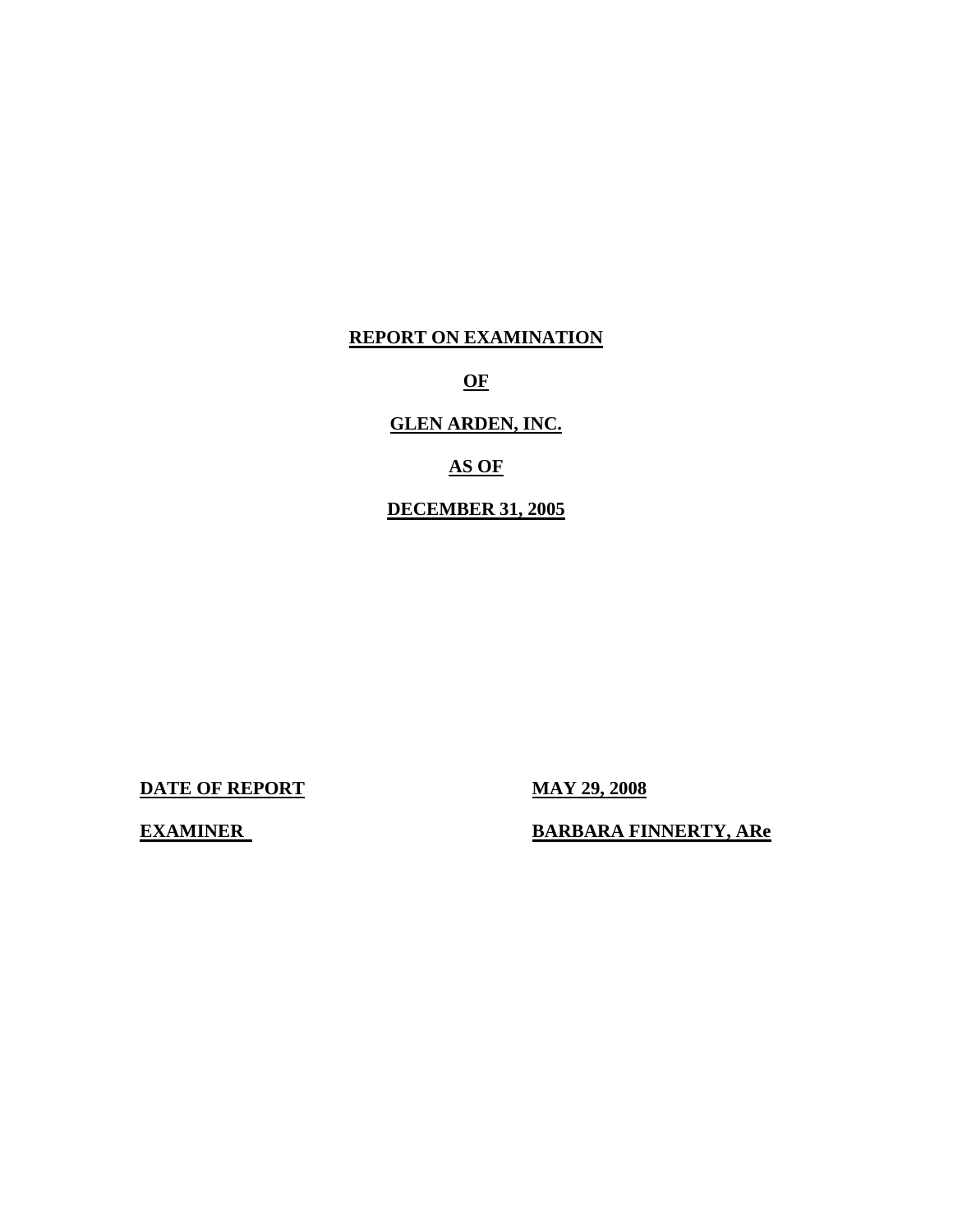## TABLE OF CONTENTS

|     | <b>ITEM NO.</b>                       |                                                                                         | PAGE NO.                                     |
|-----|---------------------------------------|-----------------------------------------------------------------------------------------|----------------------------------------------|
|     |                                       | 1. Scope of the examination                                                             | 3                                            |
|     |                                       | 2. Executive summary                                                                    | $\overline{4}$                               |
|     |                                       | 3. Description of the community                                                         | $\overline{4}$                               |
|     | A.<br><b>B</b> .<br>$C_{\cdot}$<br>D. | Management<br>Holding company<br>Plan of operation<br>Administrative services agreement | $\mathfrak s$<br>$\boldsymbol{7}$<br>8<br>13 |
|     |                                       | 4. Community demographics                                                               | 13                                           |
|     | A.<br><b>B.</b>                       | Occupancy levels<br>Fees                                                                | 13<br>14                                     |
|     |                                       | 5. Financial statements                                                                 | 15                                           |
|     | A.<br><b>B.</b>                       | <b>Balance</b> sheet<br>Statement of revenue and expenses                               | 15<br>16                                     |
| 6.  |                                       | Market conduct review                                                                   | 17                                           |
| 7.  |                                       | Subsequent events                                                                       | 18                                           |
| 8.  |                                       | Conclusion                                                                              | 26                                           |
| 9.  |                                       | Compliance with prior report on examination                                             | 27                                           |
| 10. |                                       | Summary of comments and recommendations                                                 | 28                                           |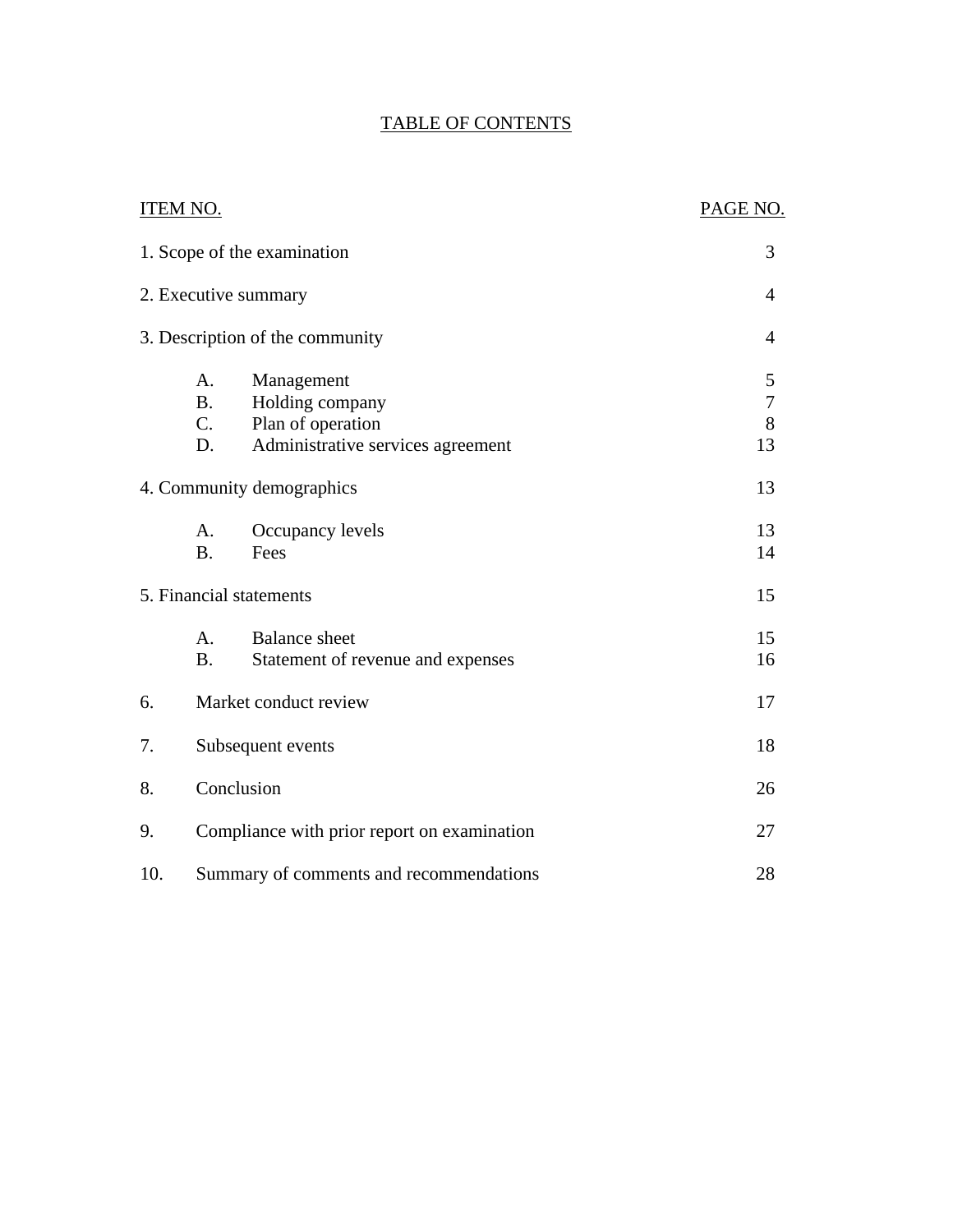

STATE OF NEW YORK INSURANCE DEPARTMENT 25 BEAVER STREET NEW YORK, NEW YORK 10004

David A. Paterson Eric R. Dinallo Governor Superintendent of Insurance

May 29, 2008

Honorable Eric R. Dinallo Superintendent of Insurance Albany, NY 12257

Sir:

Pursuant to the requirements of the New York Insurance Law and in compliance with the instructions contained in Appointment Number 22590, dated February 12, 2007 annexed hereto, I have made an examination of the condition and affairs of Glen Arden, Inc. as of December 31, 2005 and submit the following report thereon. Glen Arden, Inc. is a Continuing Care Retirement Community licensed pursuant to the provisions of Article 46 of the Public Health Law (PHL).

The examination was conducted at the home office of Glen Arden, Inc. at 214 Harriman Drive, Goshen, New York 10924.

Wherever the designations "the Community" or "Glen Arden" appear herein, without qualification, they should be understood to indicate Glen Arden, Inc. Wherever the designations "Elant" or "the affiliate" appear herein, without qualification, they should be understood to mean Elant, Inc., the sole corporate member of Glen Arden, Inc.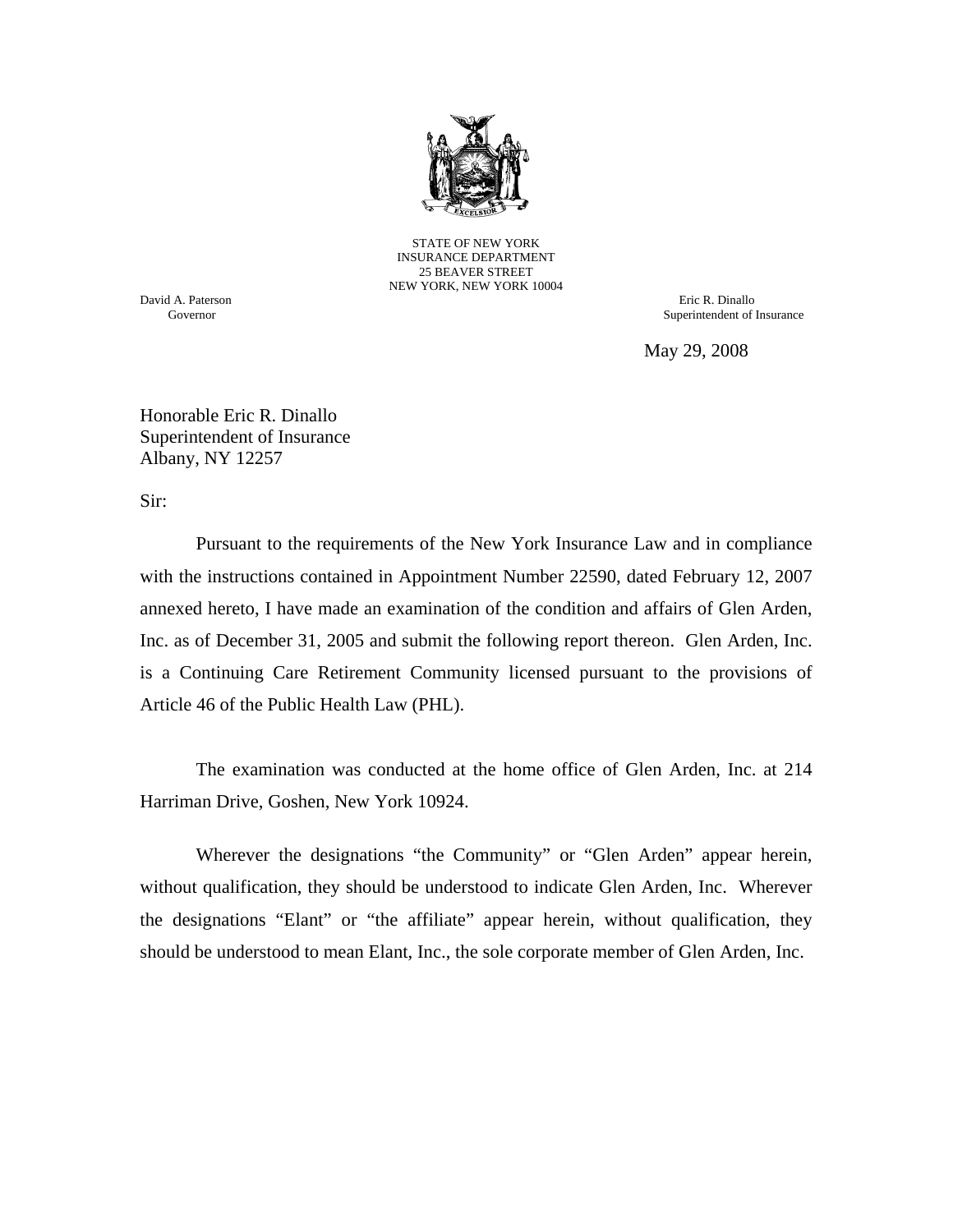As a result of this examination, which incorporated a review of the Community's filed actuarial balance sheet as December 31, 2005, the Community's minimum surplus requirement, as determined using generally accepted actuarial standards and applying statutory requirements, was impaired in the amount of \$4,318,000.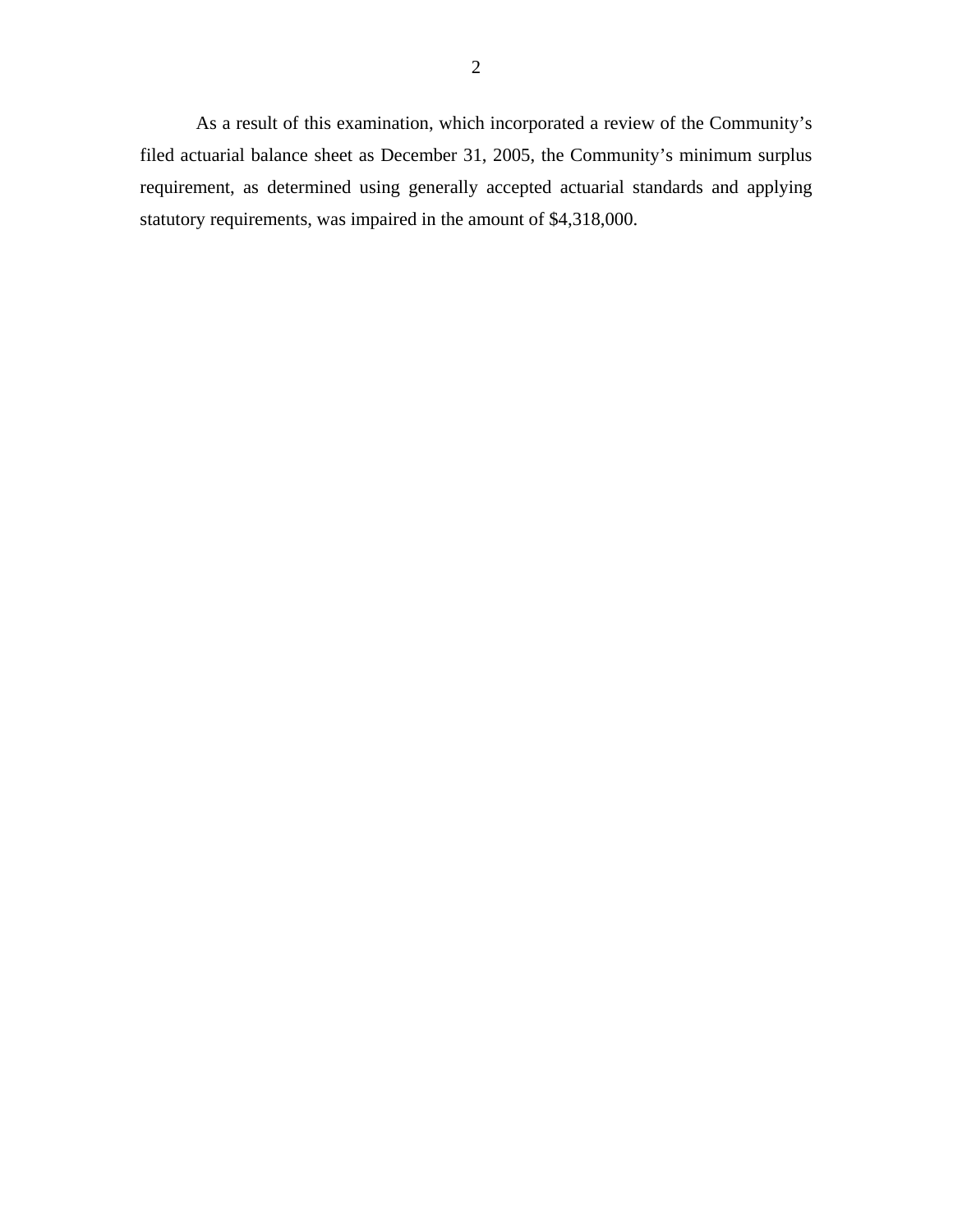#### **1. SCOPE OF THE EXAMINATION**

<span id="page-4-0"></span>The previous examination was conducted as of December 31, 2002. This examination covered the three year period from January 1, 2003 through December 31, 2005. Transactions occurring subsequent to this period were reviewed where deemed appropriate by the examiner.

The examination comprised a verification of assets, liabilities, and change in surplus as of December 31, 2005 in accordance with Generally Accepted Accounting Principles (GAAP), as modified by the Department pursuant to Insurance Department Regulation 140 (11 NYCRR 350), a review of income and disbursements deemed necessary to accomplish such verification, and utilized to the extent considered appropriate, work performed by the Community's independent certified public accountants. A review was also made of the following items:

> Community documents Compliance with the By-laws Contracts, agreements, and forms filing Rates and marketing Occupancy levels Plan to restore surplus

This report on examination is confined to financial statements and comments on those matters which involve departures from laws, regulations or rules, or that are deemed to require explanation or description.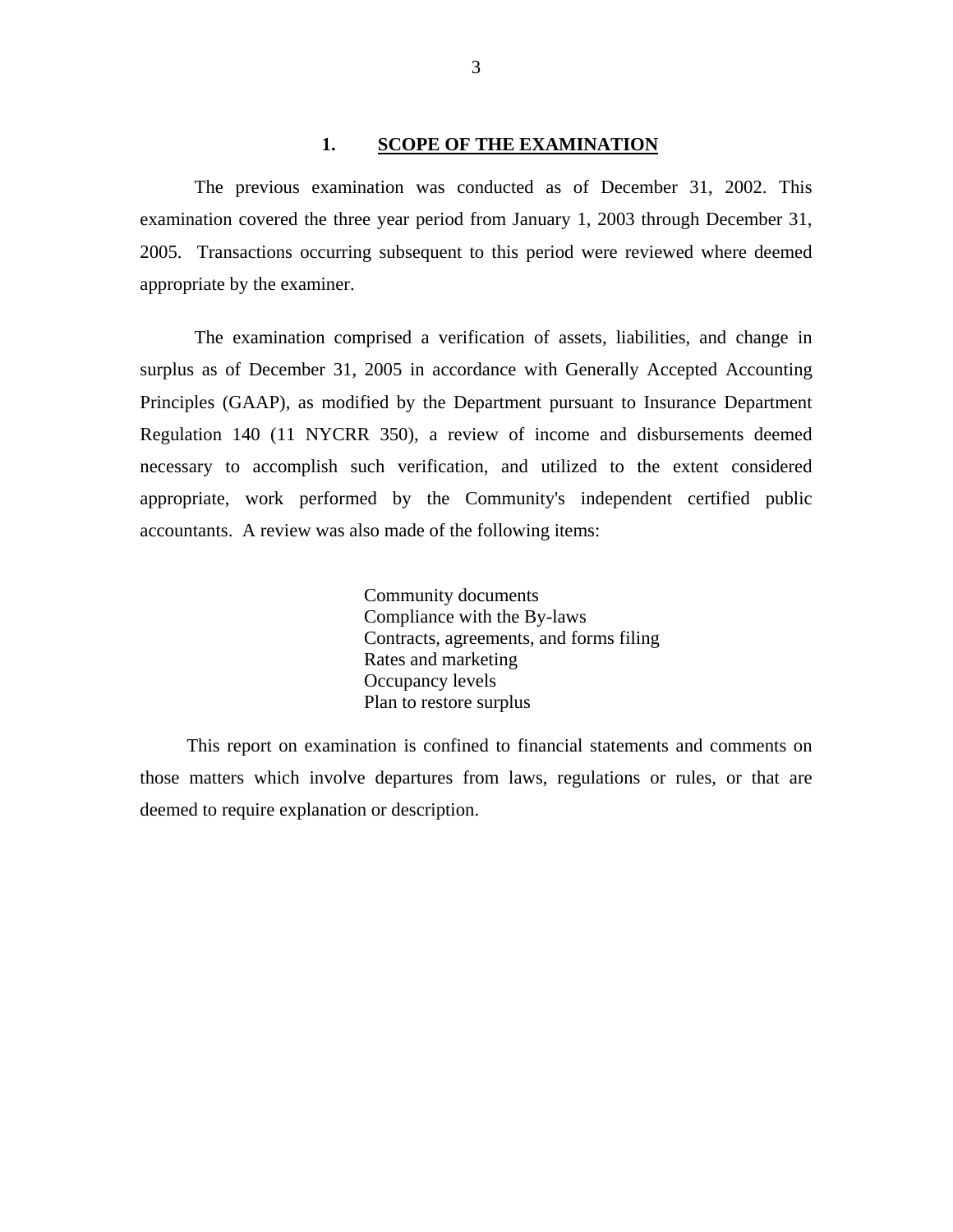#### **2. EXECUTIVE SUMMARY**

- <span id="page-5-0"></span>As a result of this examination, Glen Arden's minimum surplus requirement, as determined using generally accepted actuarial standards and applying statutory requirements was impaired in the amount of \$4,318,000 as of December 31, 2005. The Community is operating under a plan to restore its minimum surplus, as required by New York Insurance Department Regulation 140 (11 NYCRR 350.8(a)).
- The Community sold a 10.447 acre parcel of land to Lifestyle Concepts, Inc., a for-profit affiliate and wholly owned subsidiary of the Community's parent, Elant, Inc. for \$900,000. Such sale price was based on a six-year old valuation. In this regard, such sale was made without the prior approval of the Superintendent of Insurance as required by Section 1505(c) of the New York Insurance Law. It is noted that the Community has submitted an application for expansion. As part of the proposed expansion, such parcel of land would be returned to the Community at the original sales price of \$900,000. Further details relative to this item are included at section 7C of this report on examination (pgs. 25-26).
- The Community, as of December 31, 2007, had made advances and loans to its parent, Elant, Inc., in the aggregate amount of approximately \$3,200,000 without notification to or by approval of the New York Insurance Department and the New York Department of Health. Glen Arden, Inc. has agreed not to make any additional loans and/or cash advances to Elant, Inc or any of its affiliates without the prior written approval of the New York Insurance Department. Further details relative to this item are included at section 7B of this report on examination (pgs. 23-25).

#### **3. DESCRIPTION OF THE COMMUNITY**

Glen Arden Inc. is a Continuing Care Retirement Community (CCRC), defined under Article 46 of the New York State Public Health Law. The Community received a Certificate of Authority from the New York State Continuing Care Retirement Community Council, effective September 23, 1994, and a final Certificate of Authority from the New York State Department of Health on December 19, 1994. The Community commenced operations on June 1, 1996. Interlocking directorates exist within Glen Arden and some members of its parent holding company system.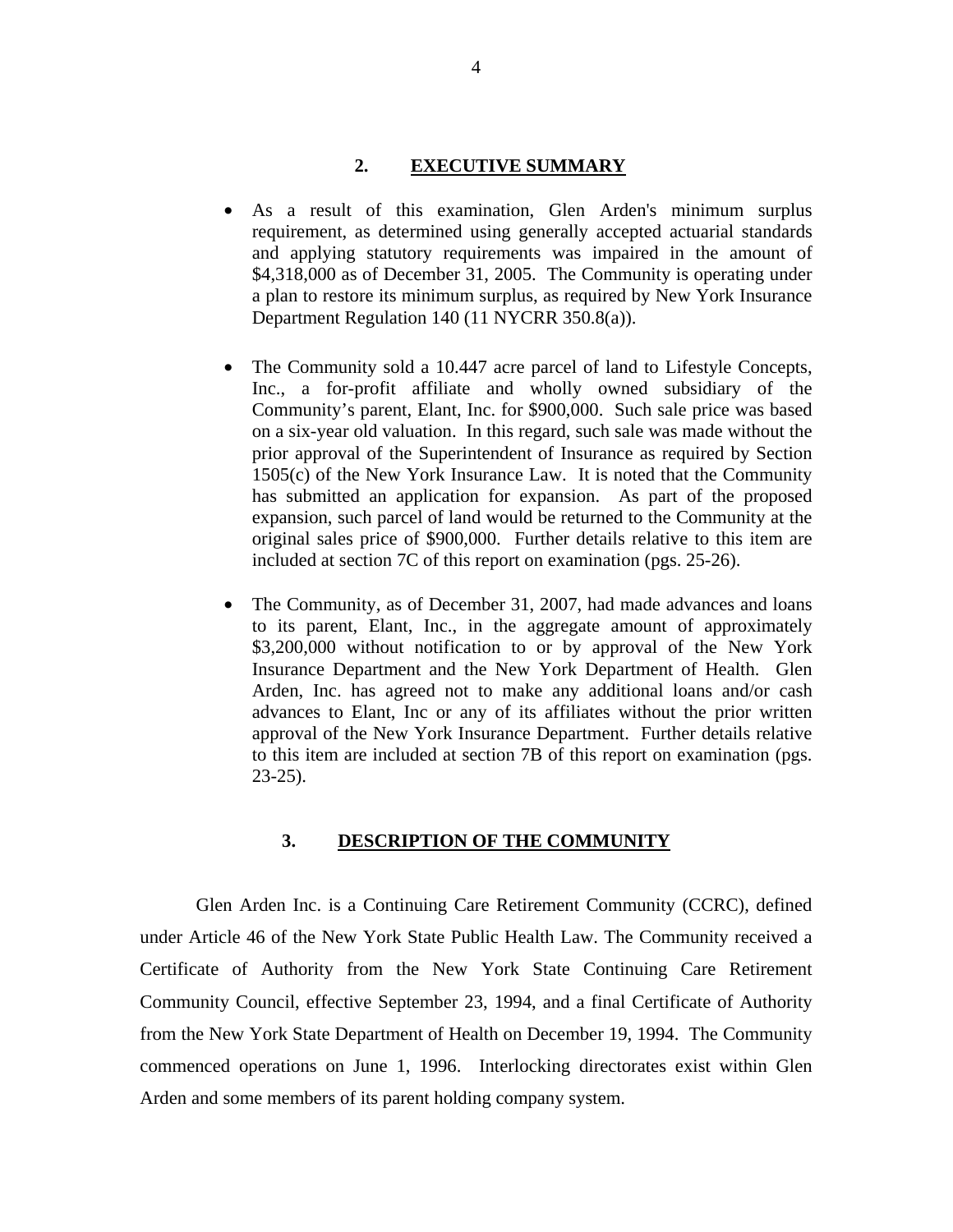<span id="page-6-0"></span>Glen Arden, Inc. is a nonprofit, tax-exempt corporation under  $501(c)(3)$  of the Internal Revenue Code that operates a continuing care retirement community. The community offers a 40 bed skilled nursing center for residents who need full time nursing care, a reconfigured 148 unit independent living facility and 28-bed enriched housing unit ("EHU"). The reconfiguration was approved by the Department of Health ("DOH") in a letter dated May 10, 2004, in which approval was granted for the conversion of 15 independent living units ("ILUs") into 28 enriched housing units. Prior to the DOH issuing approval to commence construction, approvals were received from the Department of Health's Division of Home and Community Based Care and the New York Insurance Department to operate an enriched housing program. The conversion reconfigured the Glen Arden community to consist of 148 independent living units, 28 enriched housing units and 40 nursing home units. In addition, the community offers various amenities such as, dining room, library and swimming pool among other facilities and services.

#### A. Management

Pursuant to the Community's charter and by-laws, management of the Community is vested in a board of directors consisting of not less than eleven or more than fifteen members. There were thirteen board members as of December 31, 2005. During the year, the board is required to hold quarterly meetings one of which is to be an annual meeting. It may hold special meetings as necessary upon prior notification. The directors as of December 31, 2005 were as follows:

| Name                      | <b>Principal Business Affiliation</b> |
|---------------------------|---------------------------------------|
| Donna G. Case-McAleer     | President & CEO,                      |
| Goshen, NY 10924          | Elant, Inc.                           |
| Michael H. Donnelly, Esq. | Chairman of the Board,                |
| Goshen, NY                | Glen Arden, Inc.                      |
| John S. Goodreds          | Vice-Chairman,                        |
| Goshen, NY                | Glen Arden, Inc.                      |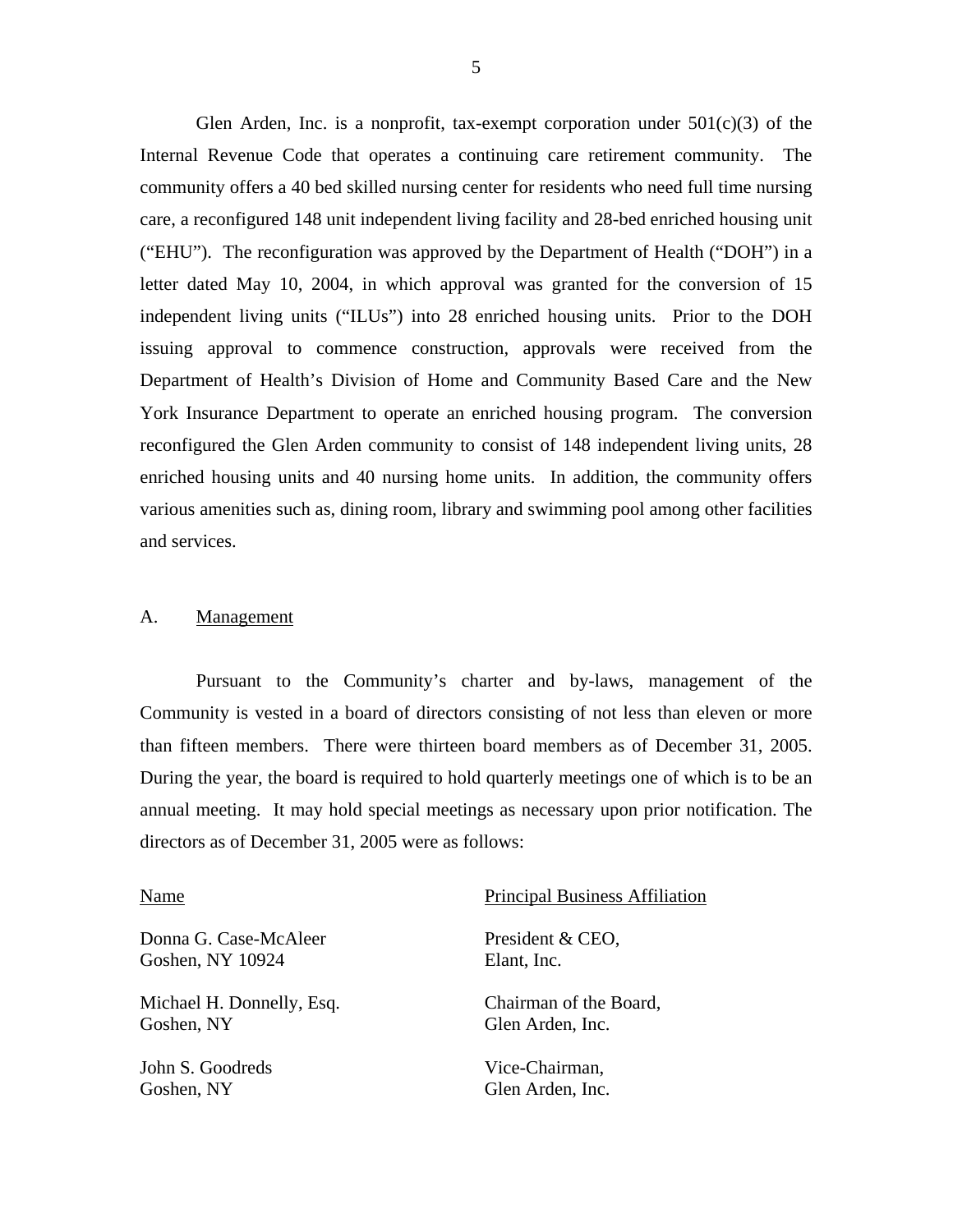Clifford Kelsey, Jr. Treasurer, Goshen, NY Glen Arden, Inc.

Ursula Degenhardt Secretary, Goshen, NY Glen Arden, Inc.

Ciro Attardo, MD Physician,

Hopewell Junction, NY St. Lukes' Hospital

Goshen, NY

Donna Cornell

George W. Kohl Goshen, NY Retired

Kunwar Nagpal, DDS Port Jervis, NY Mid Hudson Dental

William Richards, Ph.D. President,

Robert Scherreik Principal,

Chester, NY Horizon Family Medical Group

Allan Atzrott Chief Executive Officer,

Stephen M. Brown Independent Certified Public Accountant

Newburgh, NY Cornell Associates

Westtown, NY Community College

Bloomingdale, NJ SVP McBride Corporate Real Estate Central Valley, New York

The principal officers of the Community as of December 31, 2005 were as follows:

| <b>Officers</b>           | Title                            |
|---------------------------|----------------------------------|
| Donna G. Case-McAleer     | President & CEO                  |
| Michael H. Donnelly, Esq. | Chairman                         |
| Todd A. Whitney           | Executive Vice-President and CFO |
| John S. Goodreds, Jr.     | Vice-Chairman                    |
| Clifford E. Kelsey, Jr.   | Treasurer                        |
| Ursula Degenhardt         | Secretary                        |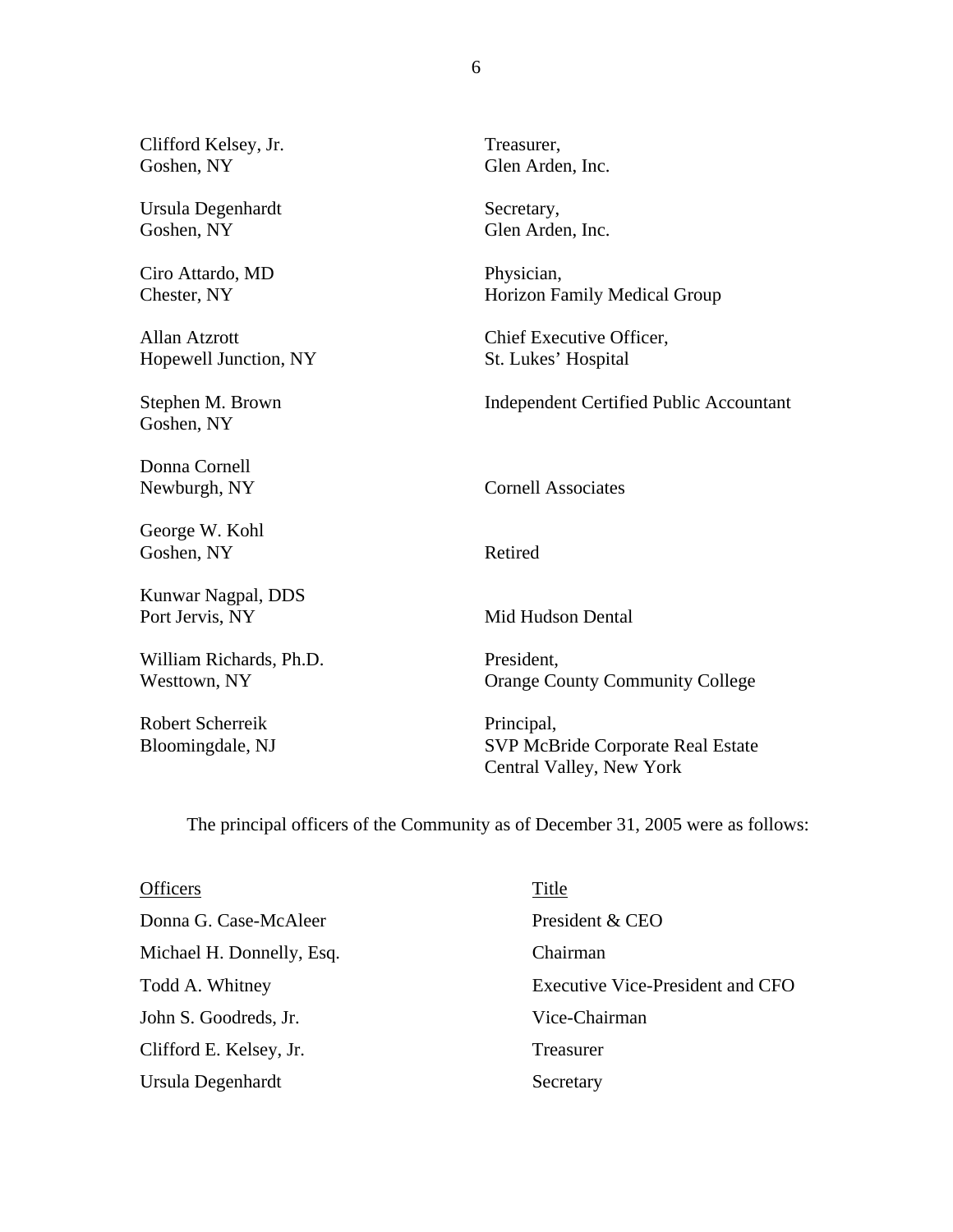#### <span id="page-8-0"></span>B. Holding Company

Glen Arden currently operates within an active-parent organizational structure under Elant, Inc. ("Elant") formerly Arden Hill Senior Health System Inc. Elant is a notfor-profit company incorporated in New York State and is the sole corporate member of a number of health care providers including Glen Arden Inc. Elant, together with its affiliates, constitutes the Elant Health Care System. The structure of the Elant Health Care System, as of the examination date was as follows:



Elant, Inc. became the sole corporate member of Glen Arden, Inc. in 1999 and provides management services to the Community under an administrative services agreement.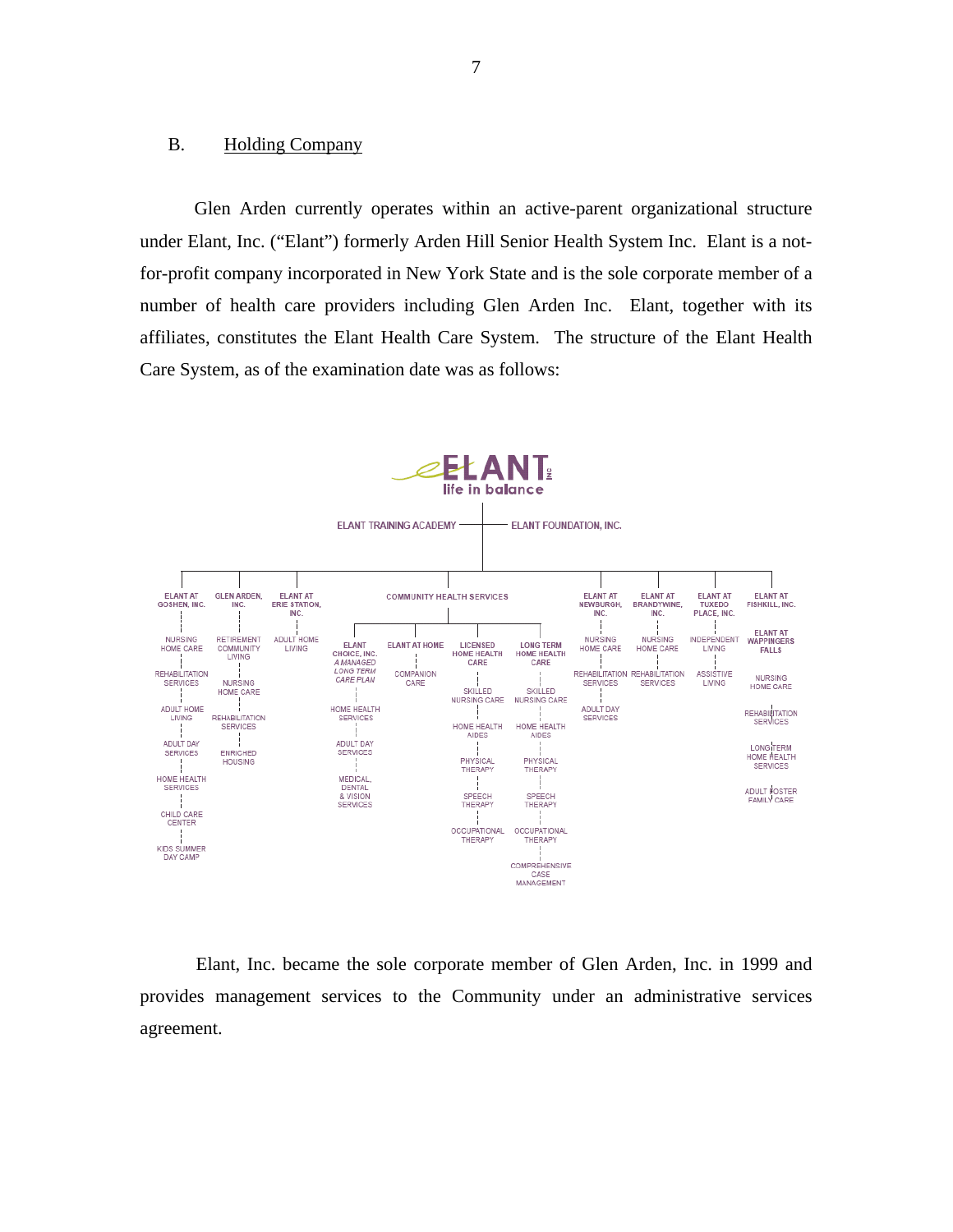#### <span id="page-9-0"></span>C. Plan of Operation

The Community provides residents with lifetime residence in an independent living unit ("ILU") and access as needed, to an adult home (enriched housing unit (EHU))and, and a nursing center (the Health Care Center (HCC)). A resident may choose among several contract options that provide different levels of prepaid nursing care benefit days and different refund options. The consideration paid for entering into the contract and becoming a Glen Arden resident is the entrance fee and monthly maintenance fee; the amount of which is determined by the size, and layout of the residence, as well as the percentage of the entrance fee refundable, if any, and the number of nursing care benefit days. All contract options available to prospective residents include unlimited care in the Elant at Goshen Adult Home for the same monthly fee the resident would have paid in the ILU, and are described, including operative mechanisms, as follows:

#### Entrance Fee Requirement:

Each prospective resident is required to pay a 10% Entrance Deposit. The balance, as disclosed with the Initial Disclosure Statement, is due prior to the applicant moving in, but no later than 90 days following the effective date of the Residency Agreement. For all contract types the refund for death or withdrawal is 100% during the first 3 months of occupancy. In addition, all contract types provide that if the resident does not take possession of the unit, a refund will be made within thirty (30) days of resale of the unit however, the refund must be made no later than one year after payment. Also, in instances where a refund is due under the contract type as a result of death or withdrawal the refund will be made within thirty (30) days of resale of the unit but no later than one year after death or withdrawal.

#### Monthly Fee Requirement:

After the agreement is endorsed and the entrance fee is paid, the resident is subject to a monthly maintenance fee that is prorated for any partial month that the resident begins or ends occupancy. The Community is required to give sixty days written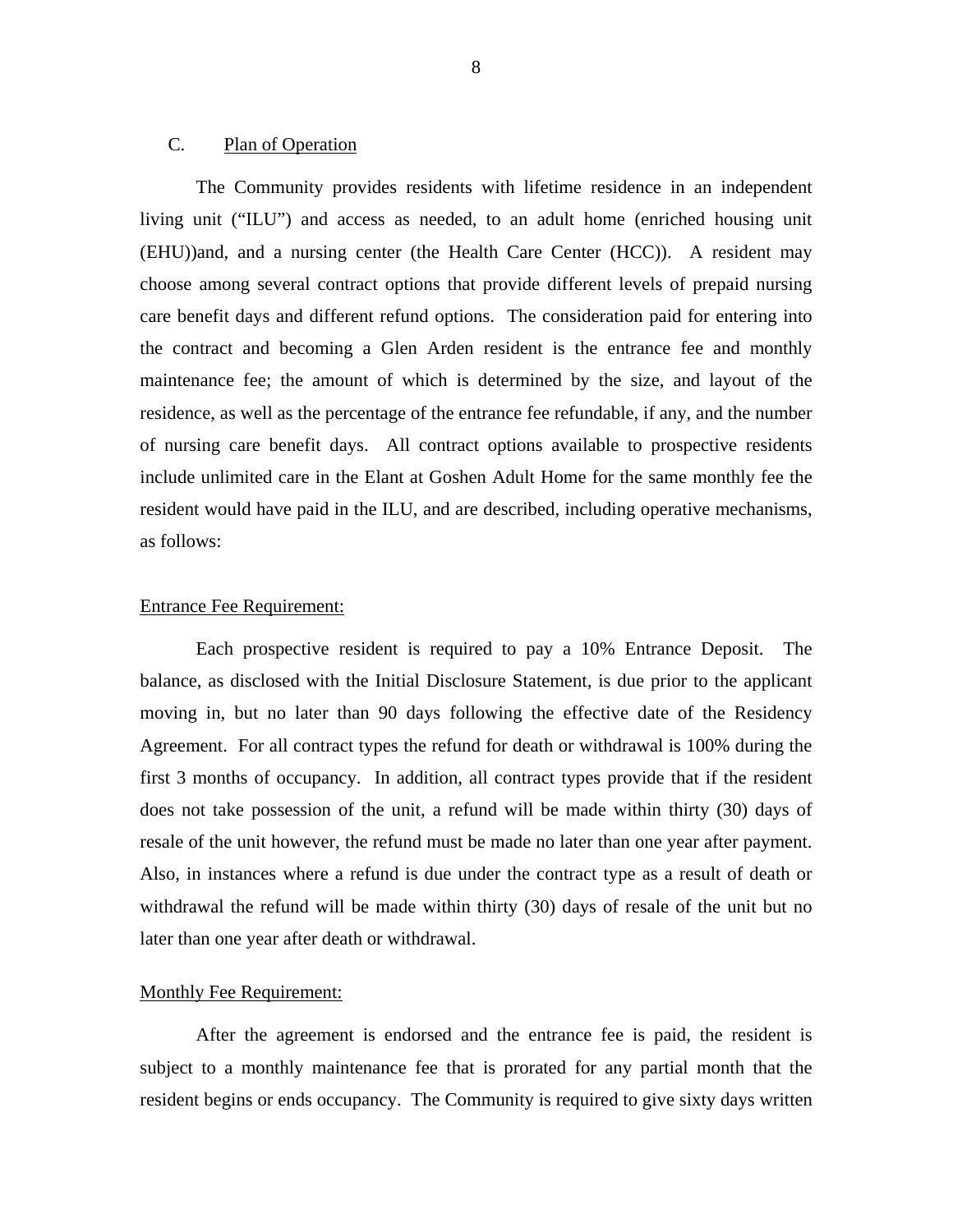notice before increasing the amount of the monthly fee. The increase is either to be approved by the New York Insurance Department or arrived at by using a methodology that was previously approved by the Superintendent of Insurance. All fees are intended to meet the financial requirements of Glen Arden, including but not limited, to debt service, property taxes and any other costs or expenses.

#### HMO Benefits:

 In the event there is no agreement with the HMO and Glen Arden's Health Care Center the resident may have to be admitted to an alternate facility to obtain the HMO benefit for Medicare covered nursing home services. Regardless, the HMO enrolled resident may choose to remain at the HCC and pay the Medicare per diem and any other expense that Medicare would have paid for through the HMO

#### Additional Services:

The resident is responsible for services beyond those allowed under the terms of the contract, including the resident's personal private physician, private duty nurse and other privately prescribed therapies and prescription drugs. The resident is also responsible for cost associated with stays at a hospital.

#### Financial Hardship Subsidy for Nursing Care:

If the resident is unable to pay for nursing care and has not impaired his or her financial ability by transferring assets at less than fair market value then, Glen Arden will subsidize the resident's care up to one year to include previously used Medicare benefit days and lifetime maximum benefit days. Any subsidized amount, plus interest at the prime rate listed in the Wall Street Journal, will be charged against the refundable portion of the entrance fee. If, after the one year subsidy the resident is still unable to cover the HCCs' daily rate, Medicaid or other public or private insurance must be applied for, in the interim a portion of the refundable fee will be applied towards the payment of nursing home care.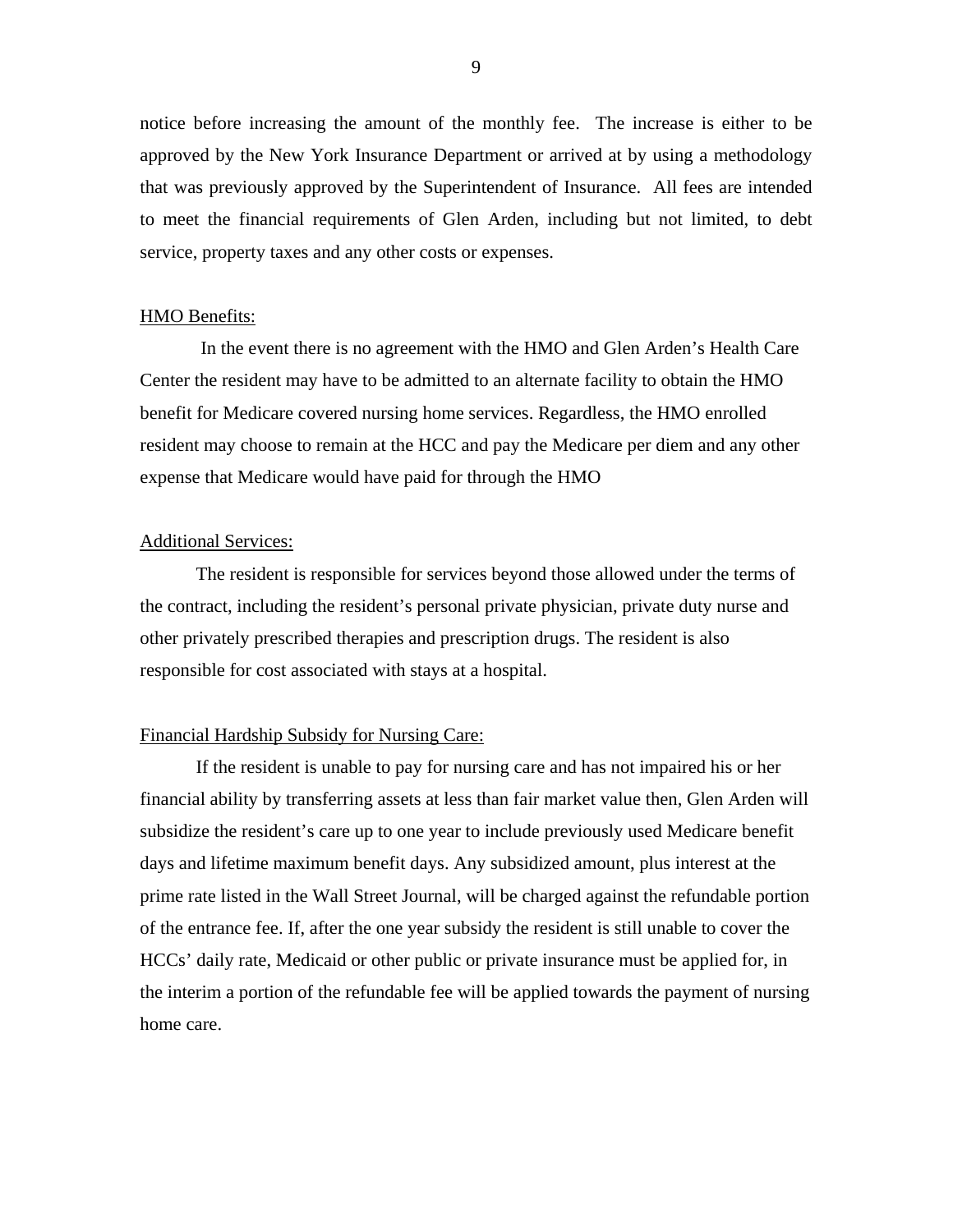#### Contract Options

#### Declining Entrance Fee Refund Option (available with the Full Life Option, Limited Health Care Option and Modified Health Care Option:

In this refund option, if a resident terminates residency within ninety (90) days, the entrance fee will be refunded less the cost of services provided plus accrued interest if applicable and the cost of refurbishing the ILU for resale. After ninety (90) days, the entrance fee refunded will be reduced by the costs mentioned previously and beginning with the fourth  $(4<sup>th</sup>)$  month of occupancy by a one time four percent  $(4%)$  administrative fee and a monthly two percent (2%) occupancy fee for forty-eight (48) months. After the fifty-first  $(51<sub>st</sub>)$  month, the resident is not entitled to a refund of the entrance fee. If, two persons are joint residents, refund of the unamortized second person entrance fee, if any, will be made within thirty (30) days of termination of either resident.

## 90% and 75% Refundable Fee Refund Option (available only with the Full Life Care Option):

For the 90% refundable option, if a resident terminates the contract or expires after ninety (90) days (but before six (6) months) the entrance fee will be refunded in the same manner as the "Declining Entrance Fee Refund Option". If the termination of residency is after six (6) months of occupancy, the resident shall be entitled to a refund equal to ninety (90%) percent of the entrance fee. For the seventy-five (75%) percent refundable option, if a resident terminates the contract or expires after ninety (90) days (but before thirteen and one-half (13.5) months), the entrance fee paid will be refunded in the same manner as the "Declining Entrance Fee Refund Option". If the termination of residency is after thirteen and one-half (13.5) months of occupancy, the resident shall be entitled to a refund equal to seventy-five (75%) of the entrance fee. A pro-rated refund of the second person entrance fee is payable on the first death of a two person living arrangement.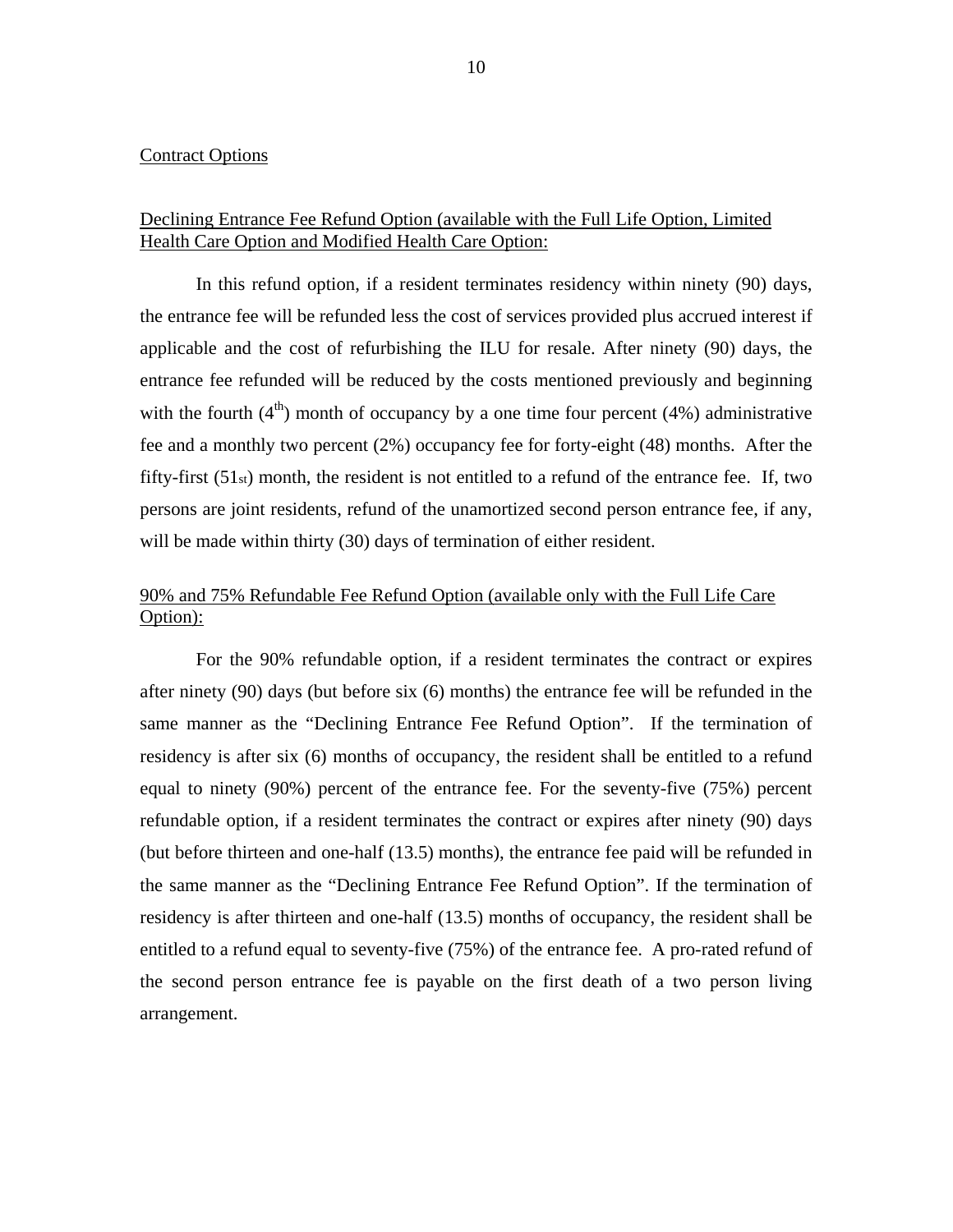#### Full Life Care Option

A continuing care retirement contract holder covered under the Full Life Care Option, must maintain Medicare Part A, Medicare Part B and one supplemental Medicare health insurance policy. Such contract holder receives the benefit of an ILU, and as needed, an unlimited number of adult home benefit days and an unlimited number of nursing care benefit days at no additional charge. The refund provisions available are the Declining Entrance Fee Refund Option, the 75% Refundable Fee Refund Option, and the 90% Refundable Fee Refund Option.

#### Limited Health Care Option

Under the Limited Health Care Option, a resident must maintain Medicare Part A, Medicare Part B, and a Medicare supplemental health insurance policy to receive the benefit of an ILU and nursing home benefits that includes a 60 day lifetime maximum nursing home benefit ("Benefit Days") at no cost above the resident's monthly fee. The Benefit Days are to be applied to Medicare non-covered days, and after insurance benefits are exhausted. After the Benefit Days are used, nursing care will be billed at the full HCCs' daily rate (per diem rate). In addition to nursing home care at the HCC, Glen Arden provides, as needed, unlimited adult home care at no additional charge. The refund provisions are the same as the "Declining Entrance Fee Refund Option".

#### Modified Health Care Option

Under the Modified Health Care Option, a resident must maintain Medicare Part A, Medicare Part B, and Medicare Supplemental insurance to receive the benefit of an ILU and HCC benefits. The health care provisions within this contract provide for a 365 day lifetime limit ("365 Benefit Days" less 100 Medicare/other insurance covered days) of nursing care at no additional cost to the contract holder. The 365 Benefit Days include Medicare covered days and private insurance for nursing home care. After the 365 Benefit Days are exhausted, the resident is responsible for paying the HCC full daily rate (per diem rate). Regardless of the existence of insurance coverage the Sponsor will provide the resident with a minimum of two hundred and sixty five (265) Benefit Days in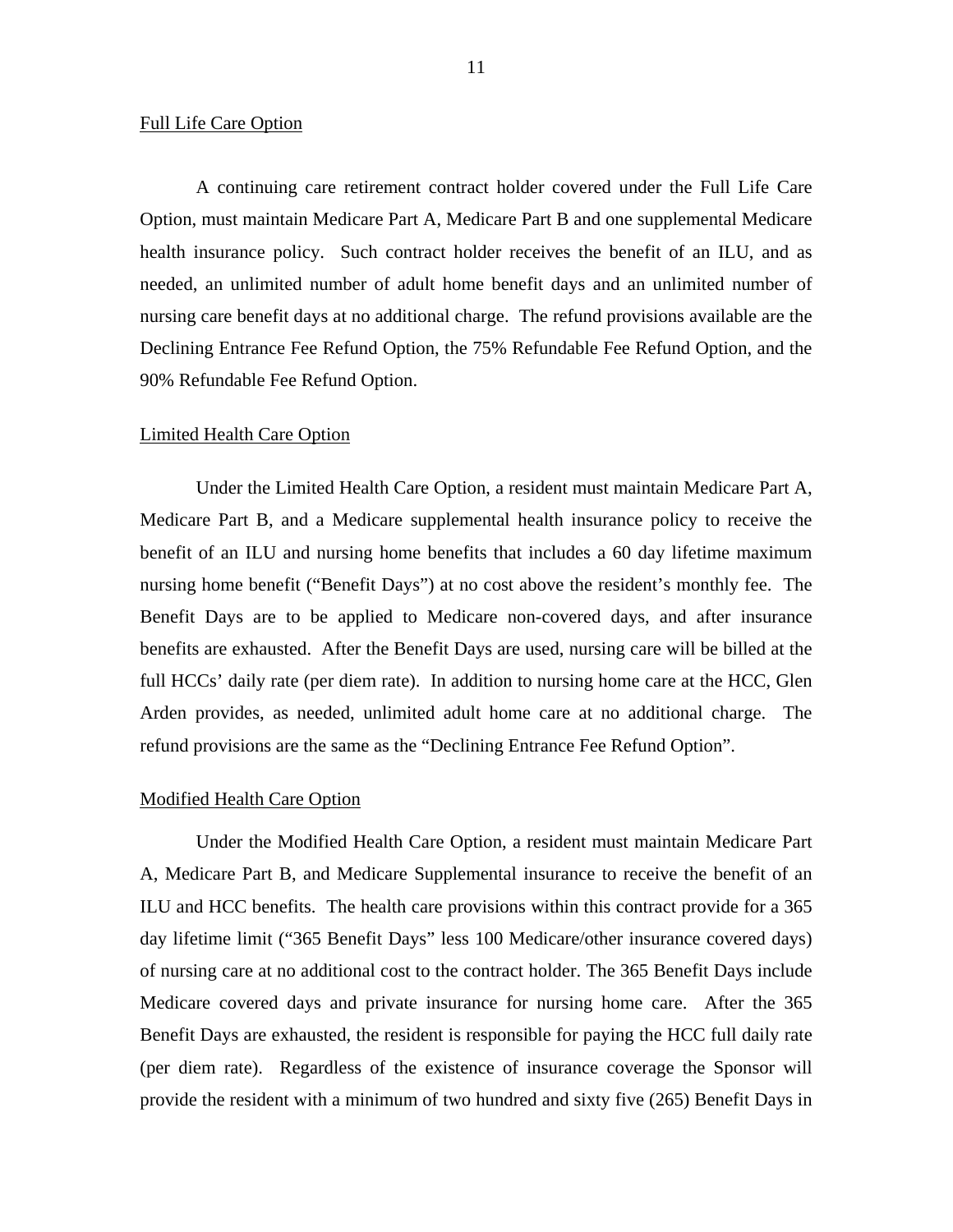the Health Care Center at no additional charge. In addition to nursing home care at the HCC, Glen Arden provides, as needed, unlimited adult home care at no additional charge. The refund provisions are the same as the "Declining Entrance Fee Refund Option".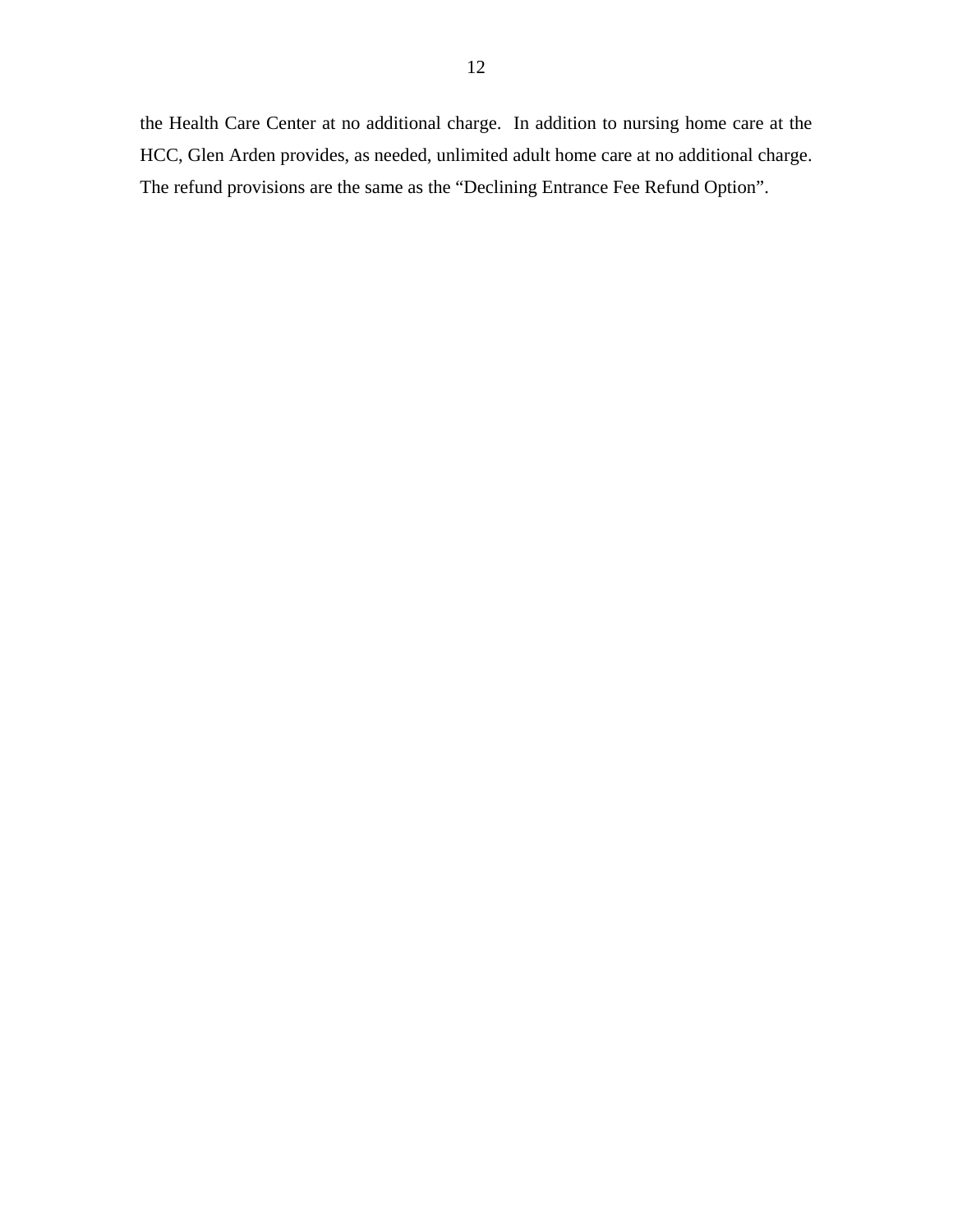#### <span id="page-14-0"></span>Administrative Services Agreement

Glen Arden, Inc. entered into an administrative services agreement (ASA) with Elant for management services to be provided to the Community by Elant. All management services are subject to oversight by the Glen Arden board of directors. Elant's responsibility for management services include, but are not limited to, recruitment and hiring, training, supervision and termination of staff, administration and management of benefits, operating systems, accounting systems and recordkeeping, facility maintenance and repair; the recommending of adjustments to entrance and monthly fees; and regulatory compliance.

The administrative services fee incurred for the management services is disclosed in a schedule attached to the ASA and is based upon estimates of real costs incurred by Elant. The fee is paid on a monthly basis and is subject to adjustment one hundred twenty (120) days after the year services are rendered. Monthly fees can be adjusted to actual cost incurred within thirty (30) days after receipt of additional information. The term of the agreement is for three years commencing January 1, 2001 and renewable thereafter.

## **4. COMMUNITY DEMOGRAPHICS**

#### A. Occupancy Levels

As of the year ending December 31, 2005, the Community maintained 144 occupied independent living units, 13 occupied enhanced housing units and 40 occupied skilled nursing care beds. The overall occupancy level for the year ending December 31, 2005 was ninety seven (97%) percent. The target occupancy level for the Community was ninety-five (95%).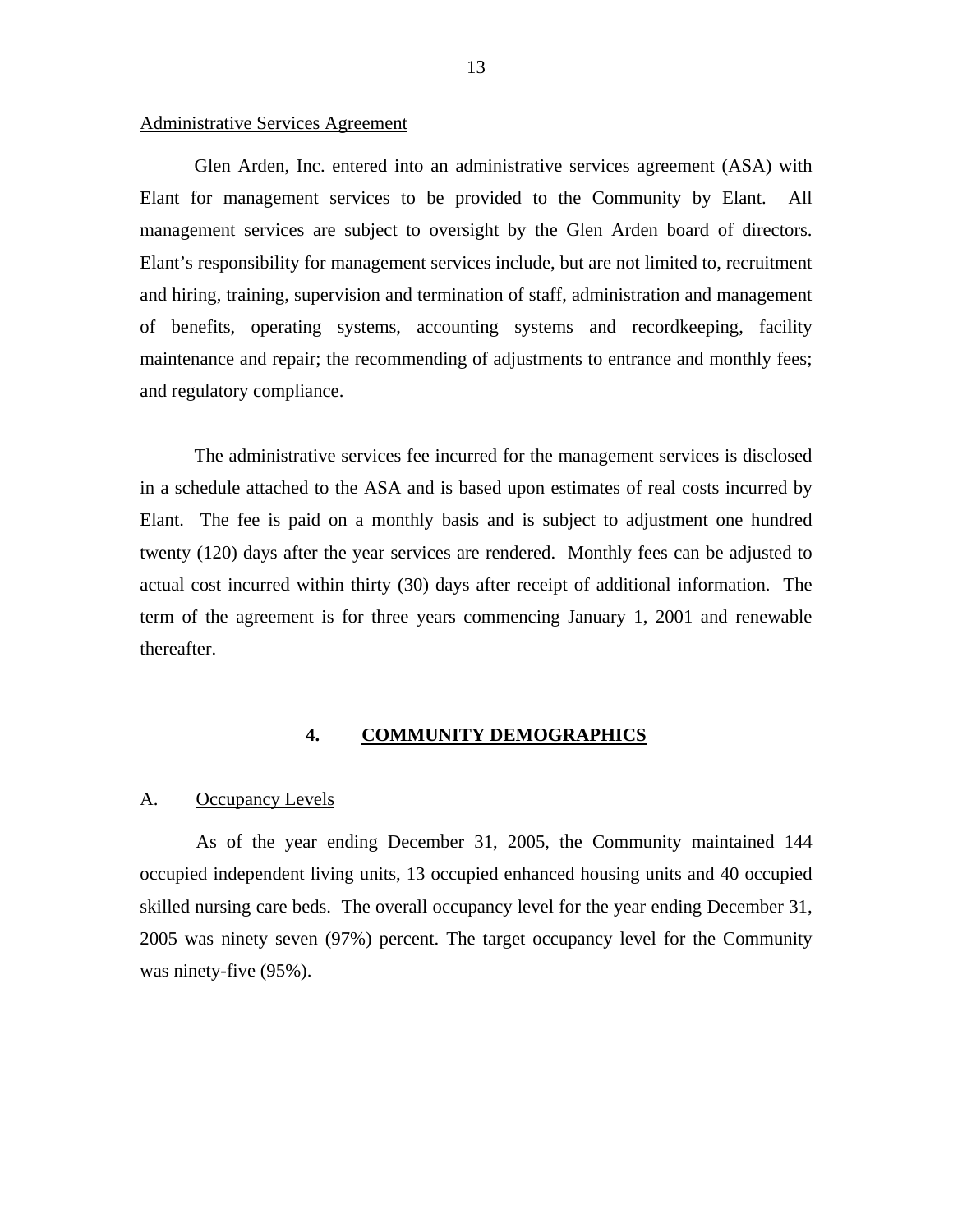The following reflects the breakdown of occupancy at December 31, 2005 relative to the Community's independent living units by type and number of units:

| Traditional        | 21 |
|--------------------|----|
| 1 Bedroom Deluxe   | 45 |
| 1 Bedroom with Den | 35 |
| 2 Bedroom          | 29 |
| 2 Bedroom with Den | 14 |
| <b>Total Units</b> |    |

The following reflects the total occupancy rates for each year of the examination period:

| Period                | 2003 | 2004 | 2005 |
|-----------------------|------|------|------|
| <b>Occupancy Rate</b> | 82%  | 95%  | 97%  |

 Note: In 2003 there existed 163 independent living units. In 2004 and 2005 there were 148 independent living units (subsequent to the conversion of 15 independent living units to create the on-site enriched housing center).

#### B. Fees

Entrance fees increased for the years 2005 thru 2007 as follows: 3%, 5%, and 5%, respectively. In addition, the monthly maintenance fee and second person fee for the independent living units increased for the years 2004 thru 2007 as follows: 3%, 4%, 5% and 5%, respectively. The monthly maintenance fee for the enriched housing unit increased 5% for both 2006 and 2007. The required sixty-day notice was provided to the residents and such rate increases were approved by the New York Insurance Department.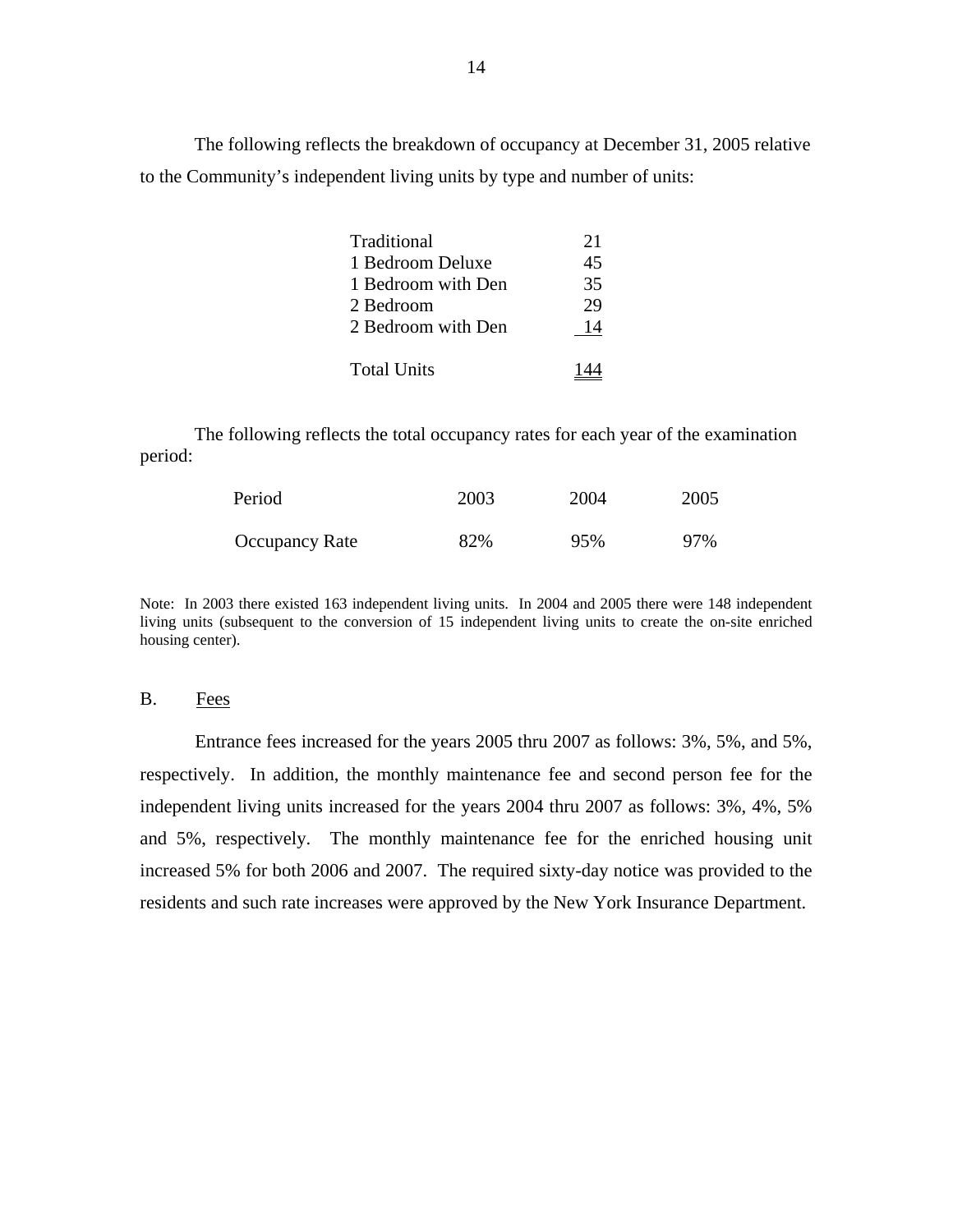#### **5. FINANCIAL STATEMENTS**

#### A. Balance Sheet

The following shows the assets, liabilities and surplus as of December 31, 2005, as determined by this examination. It is the same as the actuarial balance sheet reported by the Community presented on a statutory actuarial basis pursuant to New York Insurance Department Regulation 140 (11 NYCRR 350).

| Assets:                                                               |                     |
|-----------------------------------------------------------------------|---------------------|
| Current assets:                                                       |                     |
| Short term investments                                                | \$6,900,000         |
| Long term investments                                                 | 747,000             |
| Accounts receivable                                                   | 183,000             |
| Inventory                                                             | 25,000              |
| Prepaid expenses                                                      | 162,000             |
| Total current assets                                                  | 8,017,000           |
| Fixed assets:                                                         |                     |
| Land and improvements                                                 | 750,000             |
| Building and improvements                                             | 38,552,000          |
| Long term debt                                                        | (25,380,000)        |
| Fixed and movable equipment                                           | 2,238,000           |
| Less: accumulated depreciation                                        | (5,168,000)         |
| Total fixed assets (net of accumulated depreciation & long term debt) | 10,992,000          |
| Other assets:                                                         |                     |
| Deferred finance costs                                                | \$804,000           |
| <b>Total Assets</b>                                                   | \$19,813,000        |
| Liabilities:                                                          |                     |
| <b>Total Reserve Liabilities</b>                                      | \$24,131,000        |
| Net Actuarial Surplus                                                 | $$$ (4,318,000)     |
| <b>Total Surplus and Liabilities</b>                                  | <u>\$19.813.000</u> |

 It should be noted that the asset values herein are reported on an actuarial basis. As such, the values differ from the certified financial statements prepared by the Community's Certified Public Accountants using Generally Accepted Accounting Principles (GAAP basis).

As a result of this examination, the Community's minimum surplus requirement, as determined using generally accepted actuarial standards and applying statutory requirements, was impaired in the amount of \$4,318,000.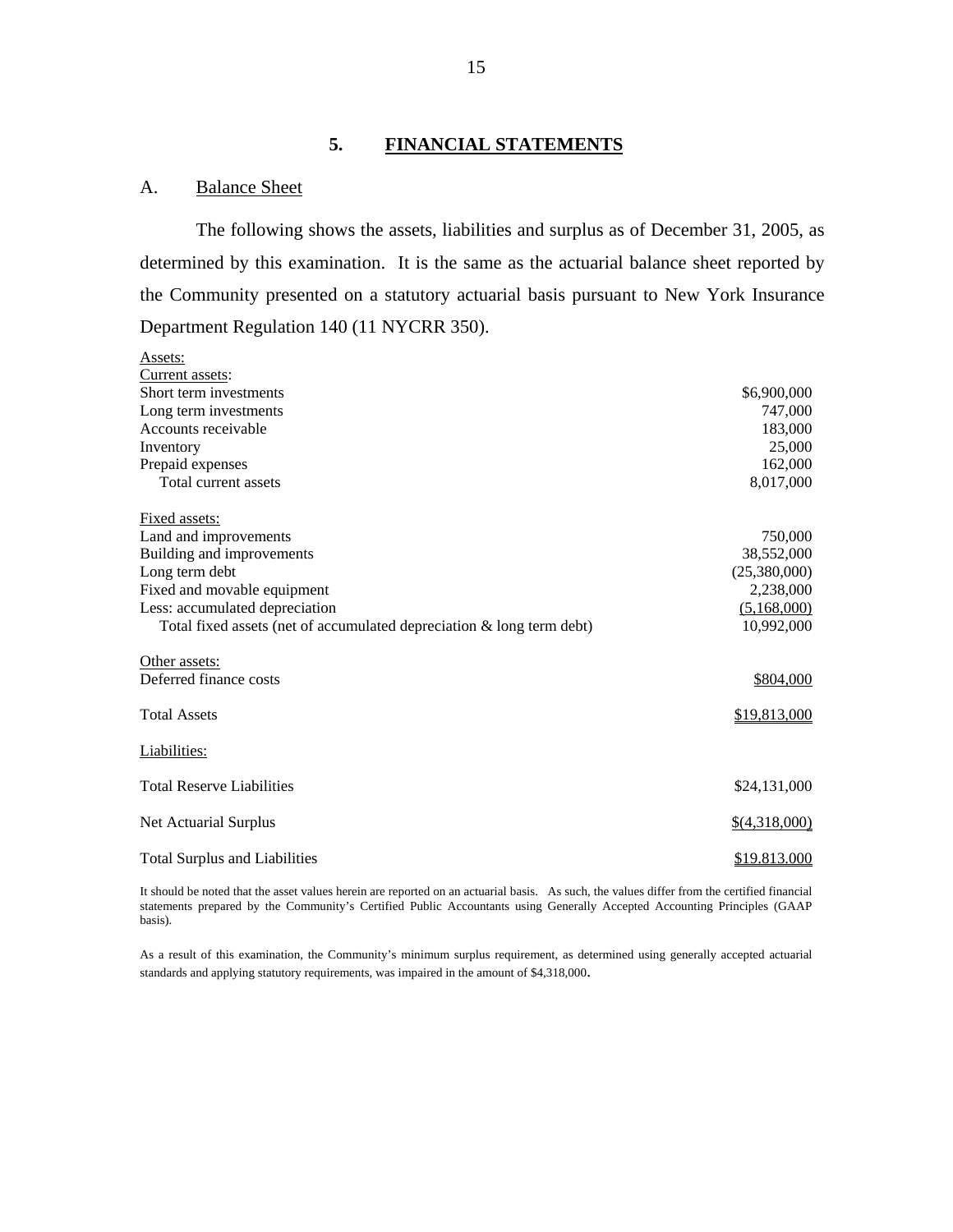## B Statement of Revenue and Expenses

The statement of revenue and expenses is presented on a GAAP basis for the period January 1, 2003 through December 31, 2005.

## **Operating revenue:**

| Resident services                                     | \$14,011,636 |                |
|-------------------------------------------------------|--------------|----------------|
| Earned entrance fees                                  | 4,631,214    |                |
| Health care center revenue                            | 6,379,808    |                |
| Net resident services revenue                         | 25,022,658   |                |
| Other operating revenue                               | 386,895      |                |
| Income from investments                               | 339,090      |                |
| Net operating revenue                                 |              | \$25,748,643   |
| <b>Operating expenses:</b>                            |              |                |
| Salaries & wages                                      | \$7,573,111  |                |
| Fringe benefits                                       | 1,957,242    |                |
| Supplies/Purchased services                           | 8,155,450    |                |
| Depreciation & amortization                           | 4,295,205    |                |
| <b>Interest</b>                                       | 4,405,140    |                |
| Utilities & other capital costs                       | 865,070      |                |
| NYS health facilities assessment                      | 211,926      |                |
| <b>Total operating expenses</b>                       |              | 27,463,144     |
| Loss from operations before<br>Non-recurrent expenses |              | (1,714,501)    |
| Non-recurrent expense                                 |              | (201, 443)     |
| Unrealized loss on investments                        |              | (11,310)       |
| <b>Loss from operations</b>                           |              | \$ (1,927,254) |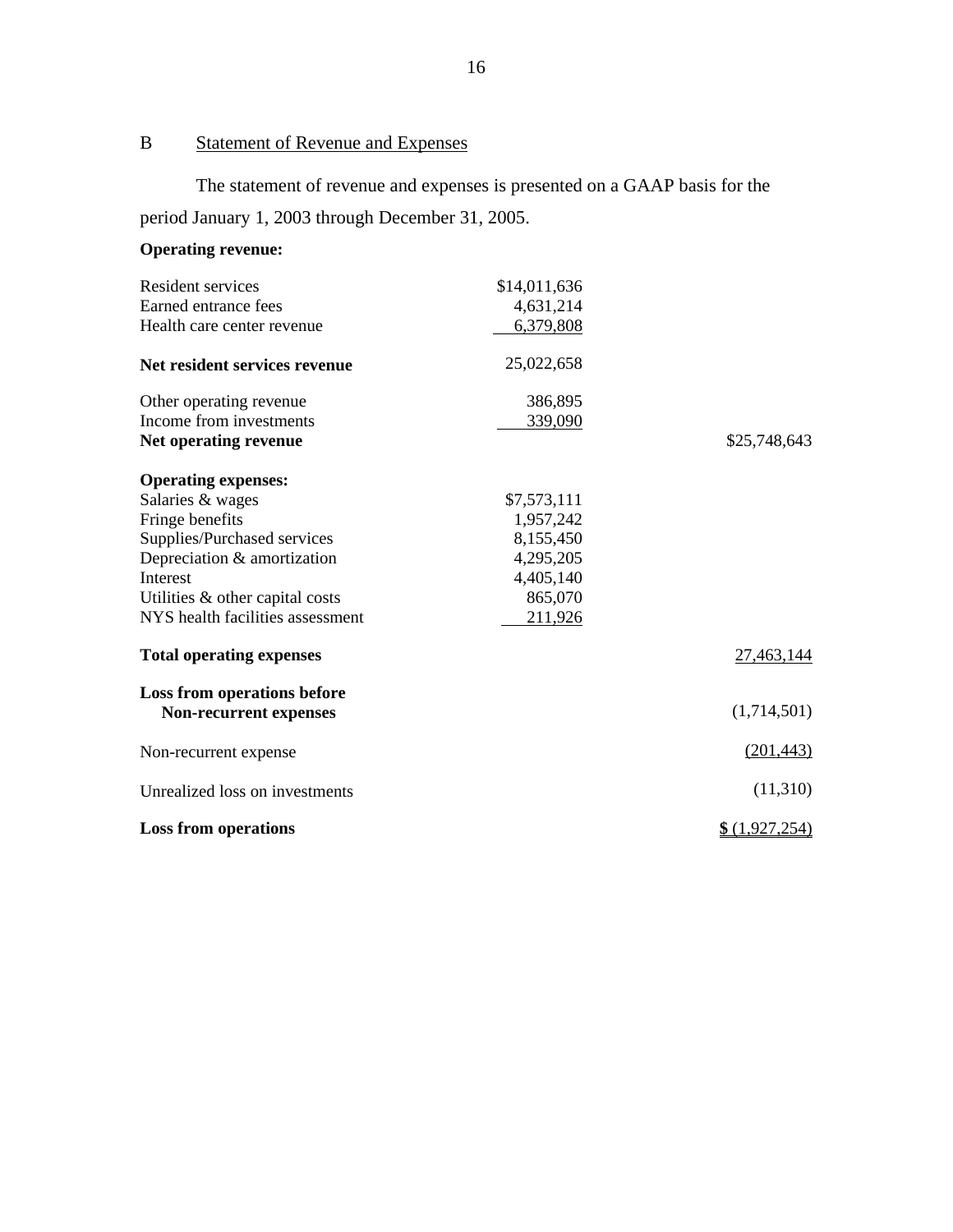#### Change in actuarial surplus

Surplus increased \$4,646,000 during the examination period, January 1, 2003 through December 31, 2005, detailed as follows:

| Surplus as of prior exam                             |                    |                    | \$(8,964,000)   |
|------------------------------------------------------|--------------------|--------------------|-----------------|
|                                                      | Gain in<br>Surplus | Loss in<br>Surplus |                 |
| GAAP basis net income/(loss)<br>Statutory adjustment | \$6,573,254        | \$1,927,254<br>.   |                 |
| Net gain in surplus                                  |                    |                    | \$<br>4,646,000 |
| Surplus per examination as of December<br>31, 2005   |                    |                    | (4,318,000)     |

#### **6. MARKET CONDUCT REVIEW**

The examination included a market conduct review focusing on the following major areas:

- a) Underwriting, sales, and advertising
- b) Disclosure statement
- c) Residency Agreements

Initial Disclosure Statement:

The Initial Disclosure Statement is a document, issued by the CCRC in accordance with Section 4606 of the New York Public Health Law, which is used by the Community for informing prospective residents of benefits, services, fees, sponsor information including name, address, legal entity and other descriptions of the Community, including demographics. The document must be delivered to the person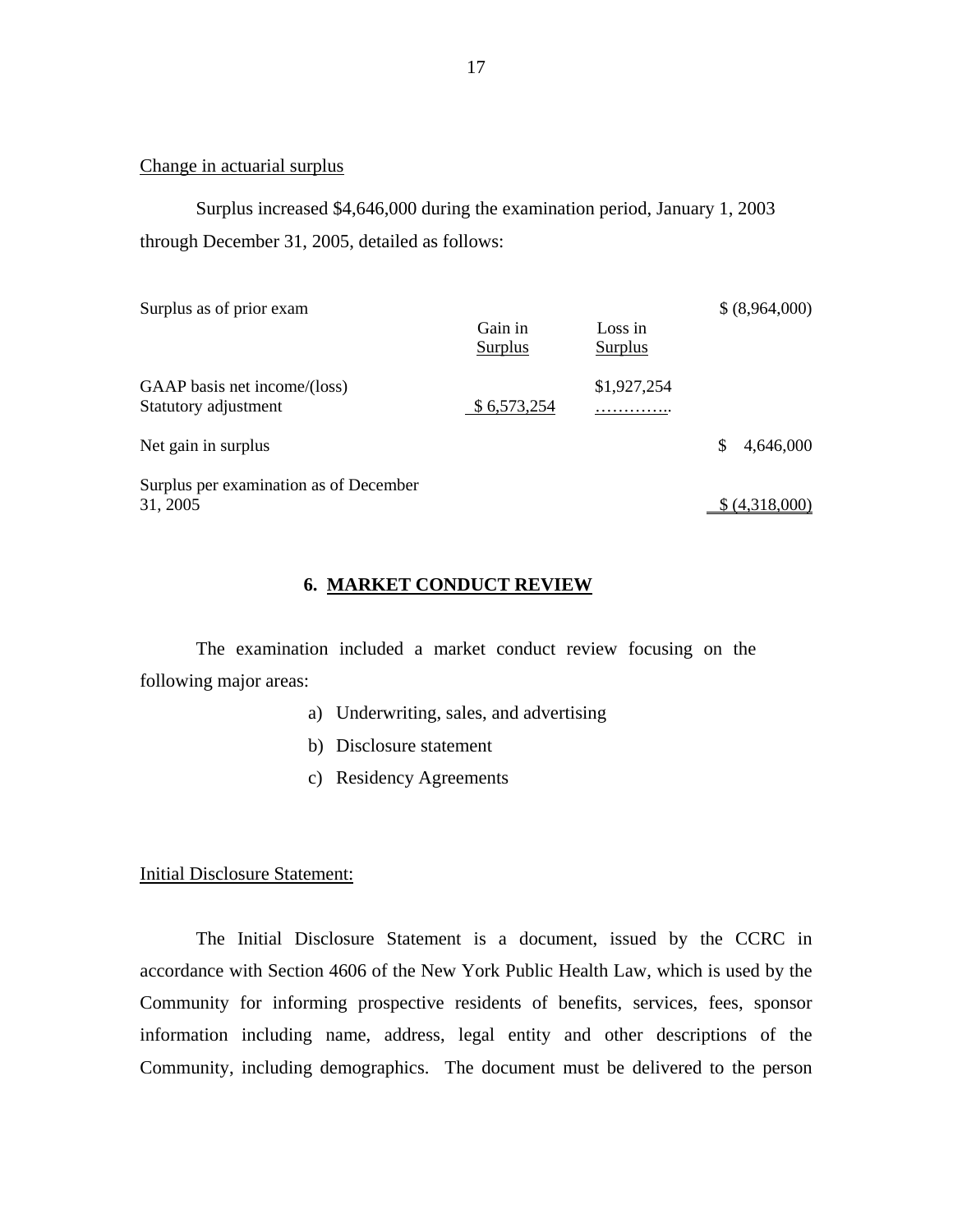<span id="page-19-0"></span>with whom the contract is to be entered into or the person's legal representative prior to the execution of a contract or before the transfer of any money.

The Initial Disclosure Statement reviewed by the examiner does not conform to the standard required by Section 4606 of New York Public Health Law in that a standard information sheet was not found to be attached to the initial disclosure statements reviewed on a sample basis by the examiner.

Section 4606(14) of the New York Public Health Law states in part:

"Prior to the execution of the contract…the operator shall deliver to the person with whom the contract is to be entered into or the person's legal representative…an initial disclosure statement which contains the following:" (14.) "In accordance with regulations promulgated by the council, the operator shall prepare a standard information sheet for each approved continuing care retirement community, which must be approved by the Department of Health, distributed with the community's marketing materials and attached to the initial disclosure statement prepared in accordance with this section."

It is recommended that a standard information sheet, approved by the New York Department of Health be included with any distributed marketing materials and attached to the Initial Disclosure Statement pursuant to Section 4606(14) of the New York Public Health Law.

#### **7. SUBSEQUENT EVENTS**

#### **A. Land Sale**

On June 22, 2006, Glen Arden sold a 10.477 acre parcel of land to Lifestyle Concepts, LLC (Lifestyle), a for-profit wholly owned subsidiary of Elant, Inc. According to the independent auditor's report for Elant, Inc. and subsidiary as of December 31, 2005, Lifestyle, established in November, 2000, acquires and develops housing and healthcare facilities, which if successful, are transferred to newly formed operating entities. Elant and Lifestyle share certain common board members with Glen Arden.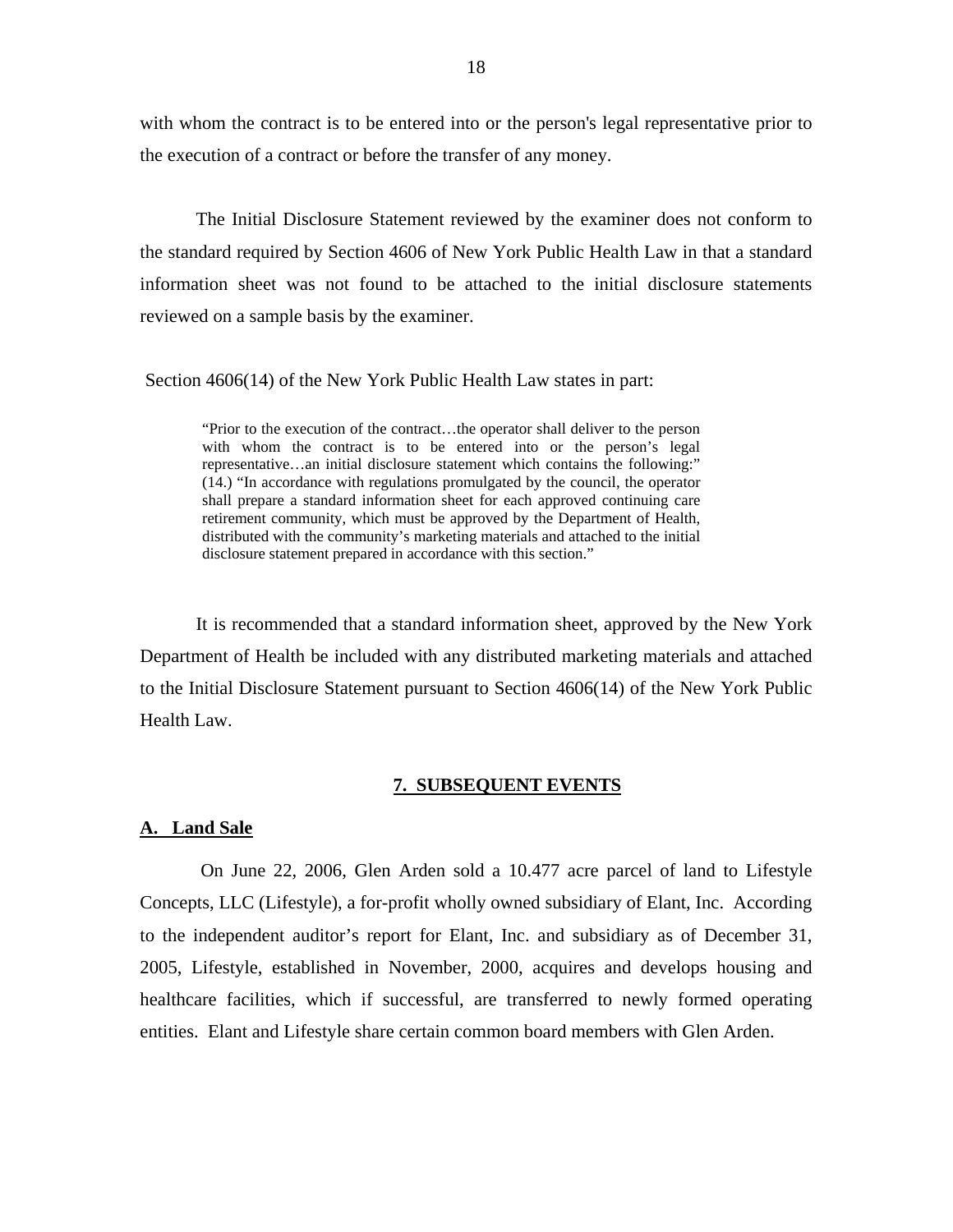As consideration for this land sale, Glen Arden received a \$900,000 promissory note from Lifestyle with interest at a rate of 7%. Both interest and consideration are due as a balloon payment upon the note's maturity on June 21, 2011.

 development is a permitted use subject to site plan approval by the local planning board. Prior to the sale of the property, Elant received approval by the planning board to The consideration paid by Lifestyle is equal to an appraised value determined in a June, 2000 appraisal (an approximately six year old appraisal). At that time, the property's highest and best use was considered as office usage. Senior housing construct a sixty-six (66) unit adult condominium development. Costs incurred with regard to securing planning board and New York State approval for such development were reported at \$527,026.

An appraisal of the property, made as of March 22, 2006, for the purpose of obtaining project financing from Provident Bank, indicated a value of the vacant 10.447 acres, with approvals secured and estimated on an "as is" basis as \$3,700,000. A review of comparable sales prices within the area and a desk audit of the March 22, 2006 appraisal by this Department's Real Estate section indicates that the \$3,700,000 value appears reasonable.

Thus, Elant/Lifestyle incurred costs of \$1,427,026 (sale price of \$900,000 and subsequent approval costs of \$527,026) in acquiring an asset from affiliate, Glen Arden that had an estimated \$3,700,000 value. Taking into consideration the aforementioned \$527,025 costs related state and local approvals relative to the development of this property and the March 22, 2006 valuation of the property, the residual site value (net of approval costs) is \$3,172,974.

In this regard, the appraiser of the March 22, 2006 valuation of the property indicated that the cost of approved land and infrastructure typically amount to 20 to 25 percent of the value of the units to be sold. Despite having infrastructure costs in excess of the norm, the cost of land, approvals and infrastructure represents 14.3 percent of the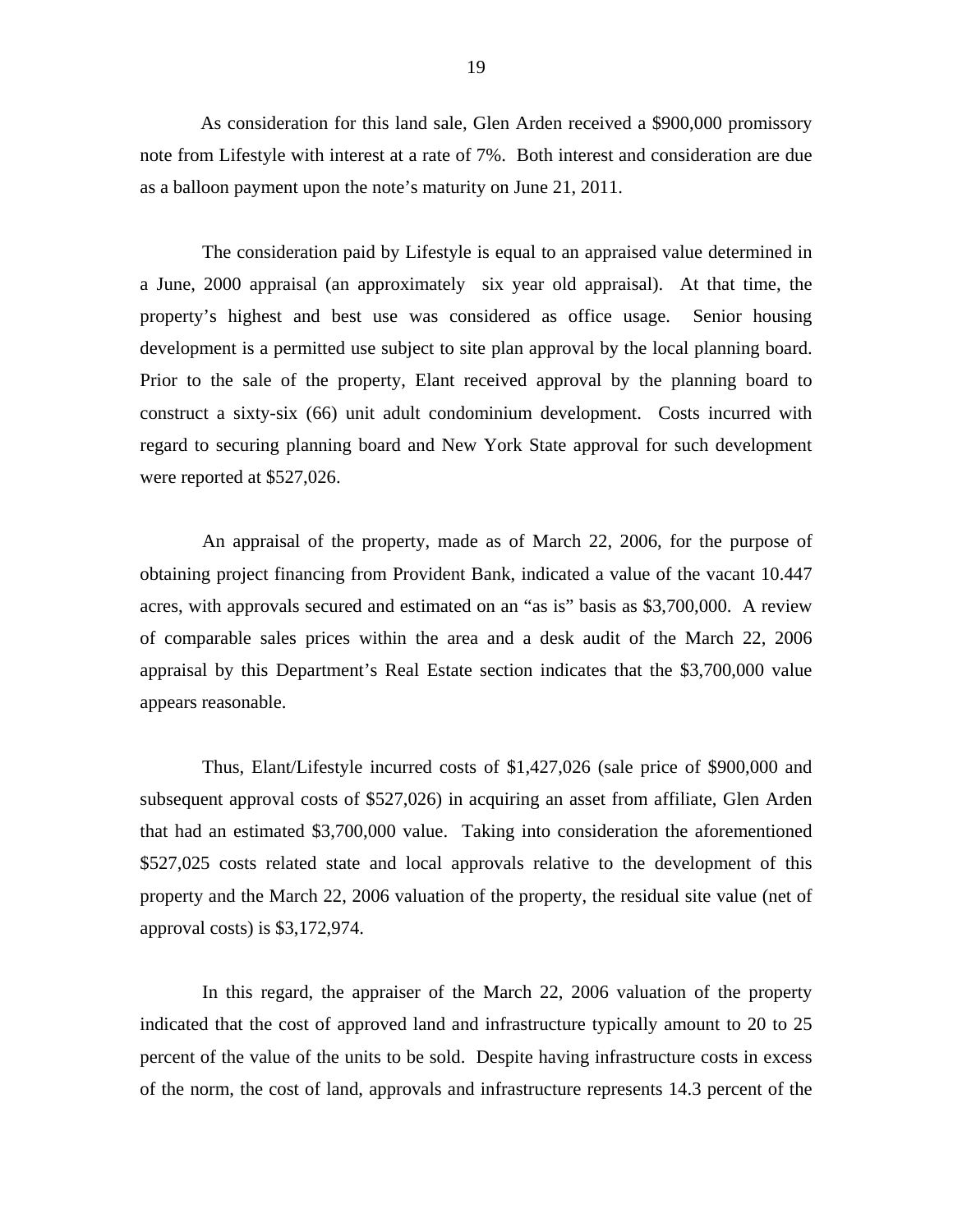reported average unit sales price of the Elant/Lifestyle development. This indicates that the land was acquired at a substantial discount from the cost attributed to a typical condominium/townhouse development in such area.

In light of the above, a value of \$3,200,000 appears reasonable for this site.

Section 1119(a) of the New York Insurance Law states in part,

*"An organization complying with the provisions of article forty-six of the public health law…must comply with the provisions of this chapter by virtue of such article, and such organization must comply with rules and regulations of the superintendent relating to:* 

*(1) financial feasibility of the continuing care retirement community,.."* 

Section 1505 of the New York Insurance Law states in part,

*"(a) Transactions within a holding company system…shall be subject to the following:* 

 *(1.) the terms shall be fair and equitable:...* 

*(c) The superintendent's prior approval shall be required for the following transactions between a domestic controlled insurer and any person in its holding company system: sales, purchases, exchanges, loans or extensions of credit, or investments, involving five percent or more of the insurer's admitted assets at last year end…."* 

Inasmuch as the above land sale was based on a six year old land appraisal, the sale was made at a price which was significantly lower than the most recent appraisal and Elant and Lifestyle share certain common board members with Glen Arden, it is recommended that Glen Arden comply with the provisions of Sections 1119(a)(1) and  $1505(a)(1)$ &(c) of the New York Insurance Law and seek the approval of the New York Insurance Department and the New York Department of Health prior to entering into a sale of land or building property and/or promissory note(s) with any entity, including a member of the Elant, Inc. holding company.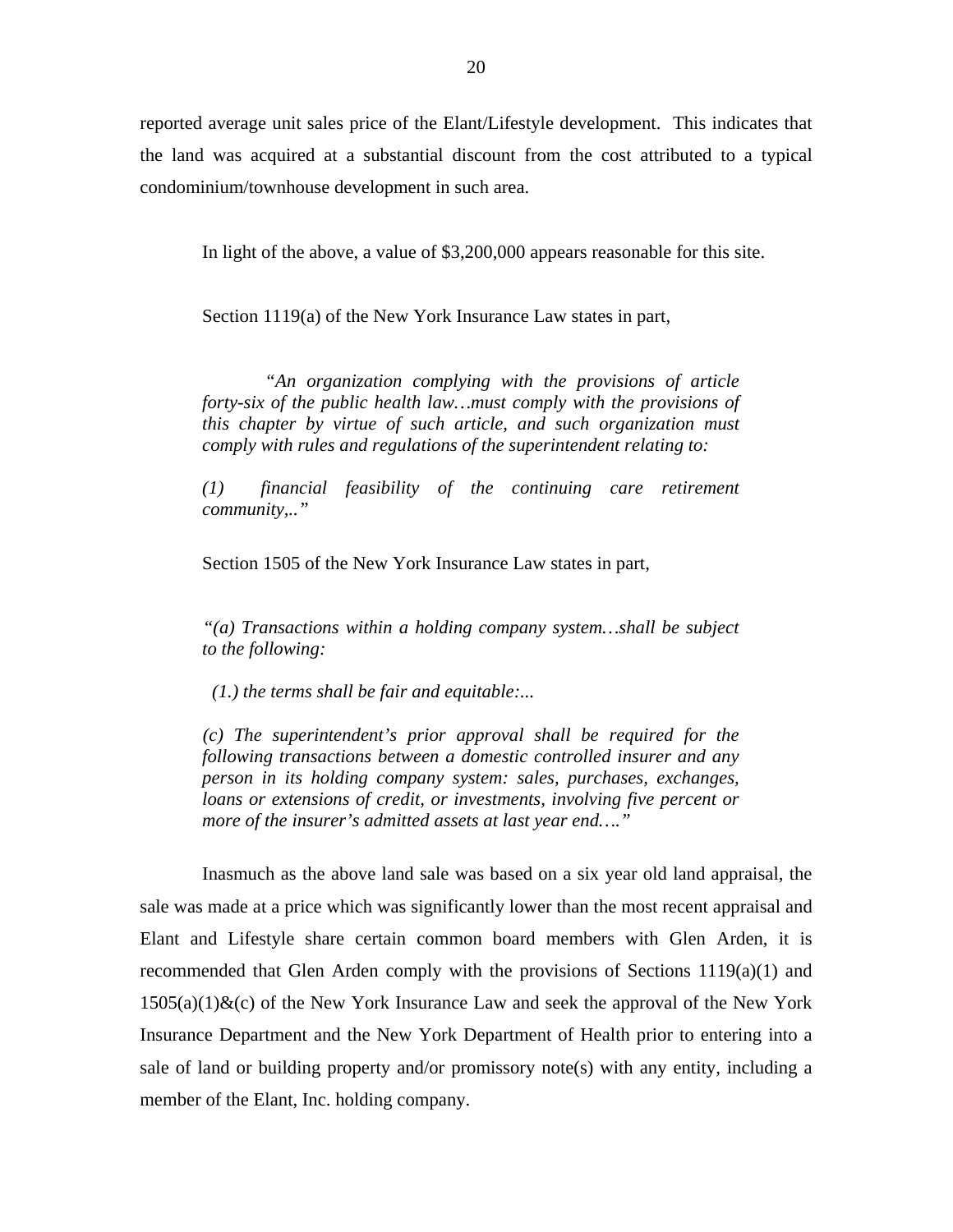In addition, Glen Arden was unable to provide the examiner with its board of directors' minutes or copies of such minutes pertaining to discussions of the land sale as requested by this Department in a letter to the Community dated October 5, 2007. A review of the Community's board discussions relative to the land sale and possible conflict of interest thereon was thus not available for review.

It is recommended that the Community provide this Department with the pertinent board of directors' minutes pertaining to discussions and/or approval of the above land sale as requested by this Department in a letter to the Community dated October 5, 2007.

It is noted that Elant, Inc. and Lifestyle Concepts, LLC share certain board members with Glen Arden, Inc.

Section 715 of the New York Not-for-Profit Corporation law states in part,

*"(a) No contract or other transaction between a corporation and one or more of its directors or officers, or between a corporation and any other corporation, firm, association or other entity in which one or more of its directors or officers are directors or officers, or have a substantial financial interest, shall be either void or voidable for this reason alone or by reason alone that such director or directors or officer or officers are present at the meeting of the board, or of a committee thereof, which authorizes such contract or transaction, or that his or their votes are counted for such purpose:* 

> *(1) If the material facts as to such director's or officer's interest in such contract or transaction and as to any such common directorship, officership or financial interest are disclosed in good faith or known to the board or committee, and the board or committee authorizes such contract or transaction by a vote sufficient for such purpose without counting the vote or votes of such interested director or officer; or*

> *(2) If the material facts as to such director's or officer's interest in such contract or transaction and as to any such common directorship, officership or financial interest are disclosed in good faith or known to the members entitled to vote thereon, if any, and such contract or transaction is authorized by vote of such members.*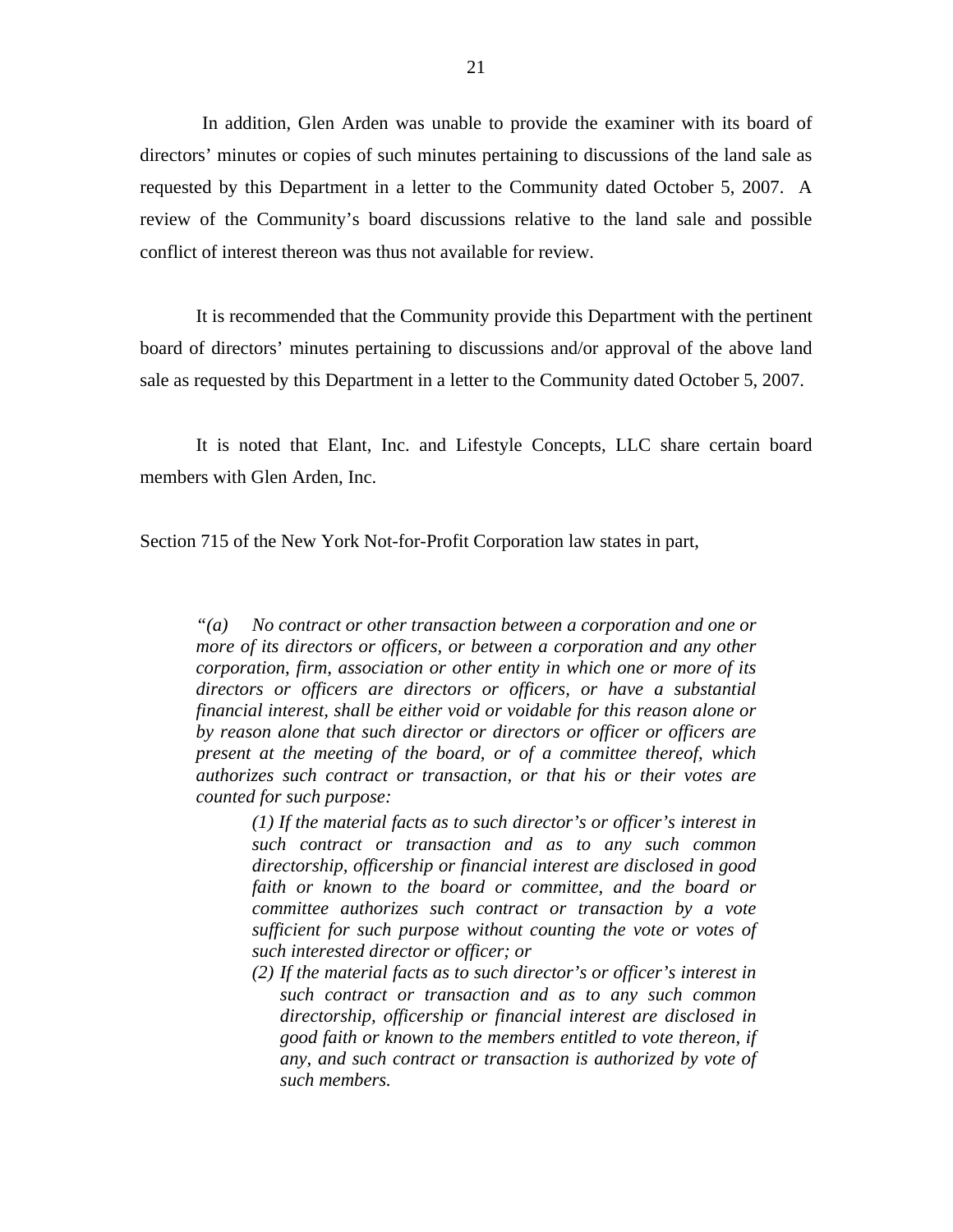*(b) If such good faith disclosure of the material facts as to the director's or officer's interest in the contract or transaction and as to any such common directorship, officership or financial interest are disclosed in good faith or known to the members entitled to vote thereon, if any, and such contract or transaction is authorized by vote of such members."* 

It is recommended that Glen Arden comply with the provisions of Section 715 of the New York Not-for-Profit Corporation Law with regard to effecting contracts or transactions with other entities including affiliated corporations in which certain directors and/or officers are also directors and/or officers of such other entities, including affiliated corporations.

As of the date of this writing, there are two structures constructed on the site. Also, in this regard, Glen Arden has submitted an application to the New York State Department of Health to expand the number of independent living units. Such expansion encompasses the acquisition and use of the sixty-six (66) units approved for the Lifestyle Concepts, LLP project noted above. With regard to such application, Lifestyle Concepts has indicated that it proposes to sell the above 10.447 acre parcel of land back to Glen Arden.

At the time of this writing, the New York Insurance Department and the New York Department of Health are in the process of reviewing Glen Arden's application relative to the sale of the 10.447 acre of land and development of such land back to Glen Arden.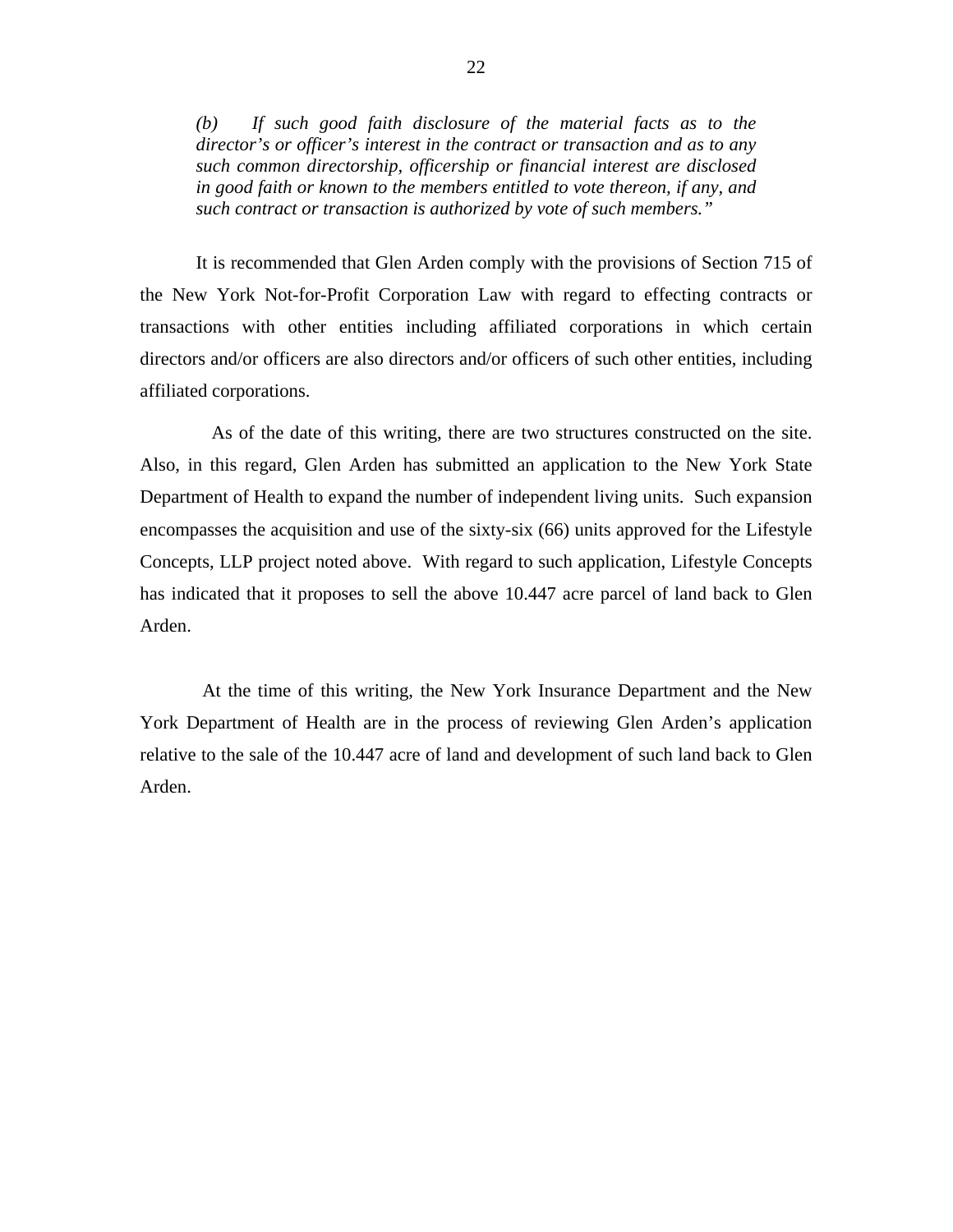#### **B. Advances/Loans to Parent**

As of December 31, 2006, Glen Arden reported \$2,299,780 as due from its parent, Elant, Inc. Such amount, according to Elant, Inc.'s CFO, represented amounts advanced by Glen Arden to Elant, Inc. in order to cover Elant's overhead expenses relative to several of Elant's subsidiaries. Approximately \$800,000 of the aforementioned \$2,299,780 was noted to be over 90 days due as of December 31, 2006.

A review of the Community's unaudited balance sheet for the period ended December 31, 2007 submitted to this Department indicates that such advances/loans have increased to approximately \$3,200,000 as of such date. Approximately \$2,500,000 of this amount was over 90 days due as of December 31, 2007. Management has indicated that the increase for this receivable during calendar year 2007 was due to temporary cash advances made by Glen Arden to Elant, Inc.

A review of the Community's unaudited balance sheet for the period ended January 31, 2008, submitted to this Department, indicates that such advances/loans increased further to approximately \$3,400,000 as of such date.

Section 1505(c) of the New York Insurance Law states the following,

*"The superintendent's prior approval shall be required for the following transactions between a domestically controlled insurer and any person in its holding company system: sales, purchases, exchanges, loans or extensions of credit, or investments, involving five percent or more of the insurer's admitted assets at last yearend."*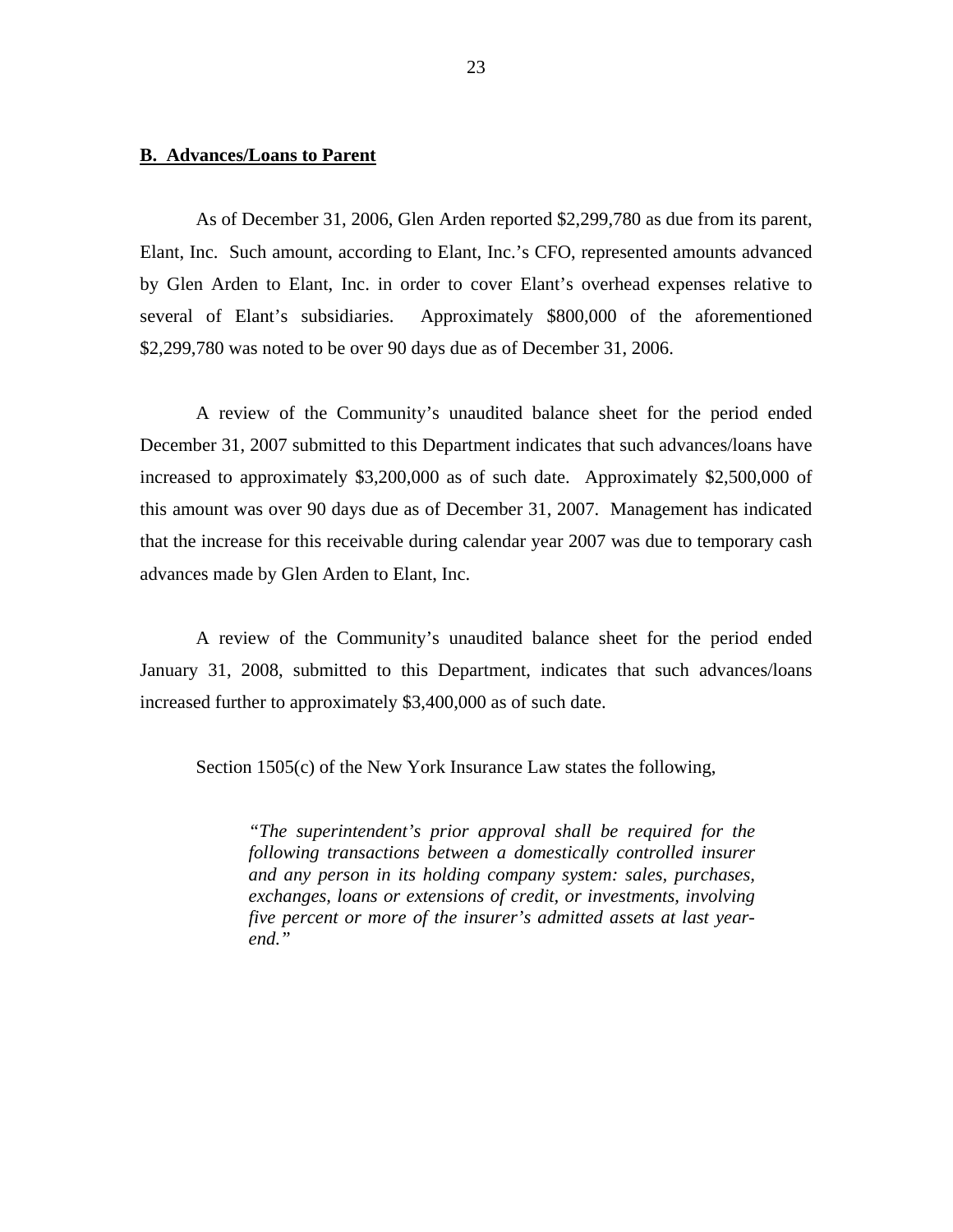Section 1505(d) of the New York Insurance Law states in part,

"The following transactions between a domestic controlled insurer and any person in its holding company may not be entered into unless the insurer has notified the superintendent in writing of its intention to enter into any such transaction at least thirty days prior thereto, or such shorter period as he may permit, and he has not disapproved it with such period;

(1) sales, purchases, exchanges, loans or extensions of credit, or investments, involving more than one-half of one percent but less than five percent of the insurer's admitted assets at last year-end;…"

Part 350.6(c) of New York Insurance Department Regulation 140 (11 NYCRR 350) states, in part,

> *"After satisfying the requirements of subdivisions (a) and (b) of this section, assets supporting reserve liabilities may be invested in any of the following: (7) accounts receivable subject to the restrictions that they are expected to be paid and not more than:*

> *(i) 90 days overdue when the payor is not a government agency:..."*

The Community has deviated from the approved restoration plan by making such advances/loans since management has converted assets, previously permitted on its actuarial balance sheet, to assets which are not permitted on its balance sheet (overdue receivables).

Glen Arden has agreed not to make any additional loans and/or cash advances to Elant, Inc. or any of its affiliates without the prior written approval of the New York Insurance Department.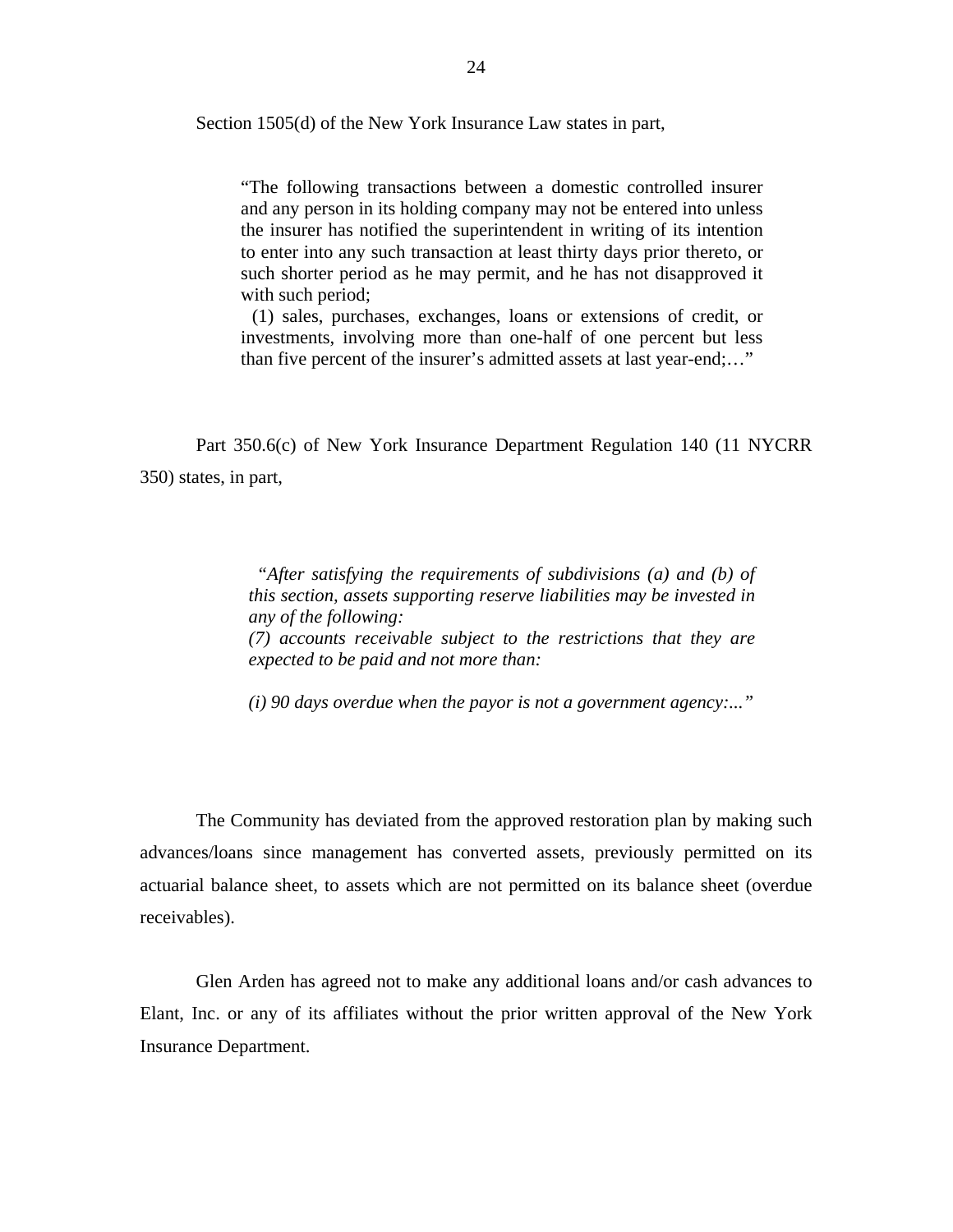As discussed in item "C. Application For Expansion" of this report, below, the Community has submitted an application for expansion. As part of the proposed expansion plan, the entire amount of the outstanding advances/loans is projected to be repaid through the transfer back to Glen Arden of the Lifestyle Concepts, Inc. parcel of land as improved. Should the New York Insurance Department and the New York Department of Health approve the expansion application and approve the transfer of the parcel of land back to Glen Arden, the resulting financial entries are projected to remove the outstanding advances/loans from Glen Arden's balance sheet.

advances/loans made to Elant, Inc. Should the projected financial entries discussed above not fully offset the outstanding advances/loans, or should the expansion project not proceed, it is recommended that the Community take the necessary steps to recover all outstanding

It is also recommended that, in the future, the Community comply with the prior approval requirements or notification requirements of Section  $1505(c)\&(d)$  of the New York Insurance Law prior to any advances or loans being made to any members of its holding company.

#### C. Application For Expansion

In December, 2007, the Community submitted an application to the New York Department of Health and the New York Insurance Department to expand the Community by constructing new independent living units on the parcel of land previously sold to Lifestyle Concepts, Inc. in 2006 (noted in item "A. Land Sale" above). It was anticipated that the Community would purchase back the land previously sold to Lifestyle Concepts, Inc. at the original sales price of \$900,000, however, at the time of this writing there is a lien on such property in the approximate amount of \$4,000,000 which the Community would assume responsibility at the time of the purchase buy back. This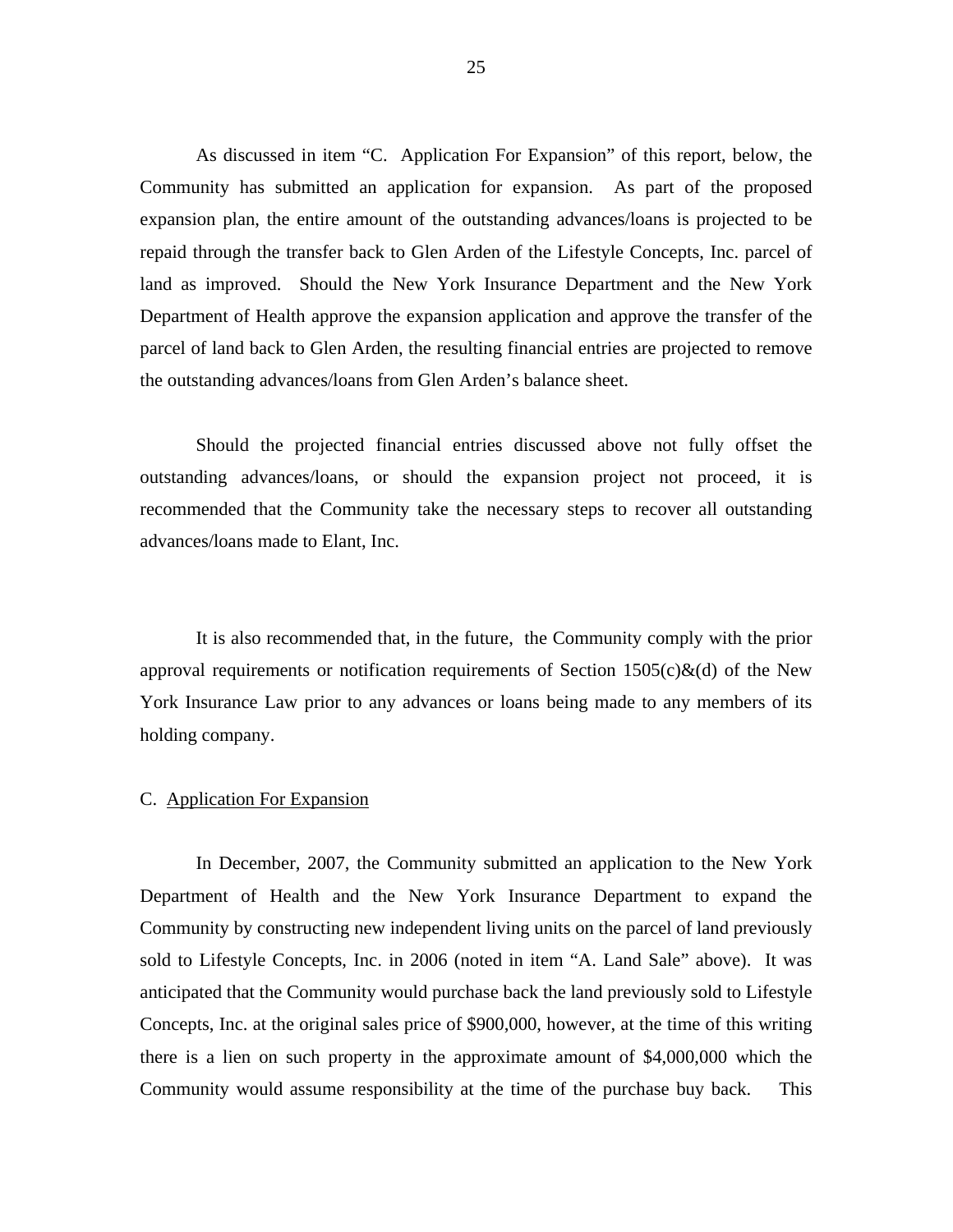<span id="page-27-0"></span>application is currently under review by the New York Department of Health and the New York Insurance Department.

It is recommended that, prior to initiating such expansion and incurring the above mentioned lien and anticipated project costs, the Community should recover all of the outstanding advances/loans made to Elant, Inc.

#### **8. CONCLUSION**

As of December 31, 2005, the Community's minimum surplus requirement, as determined using generally accepted actuarial standards and applying statutory requirements, was impaired in the amount of \$4,318,000.

The Community is currently operating under a Plan of Restoration (Plan) that was accepted by the New York Insurance Department on August 7, 2006. The Plan of Restoration relies on administrative cost reductions, fee increases, and the maintenance of an overall ninety-five (95%) occupancy rate. The restoration plan is currently being monitored by the New York Insurance Department.

It is recommended that the Community continue to operate under the Plan of Restoration, accepted by the New York Insurance Department on August 7, 2006, in order to bring its surplus to an adequate level.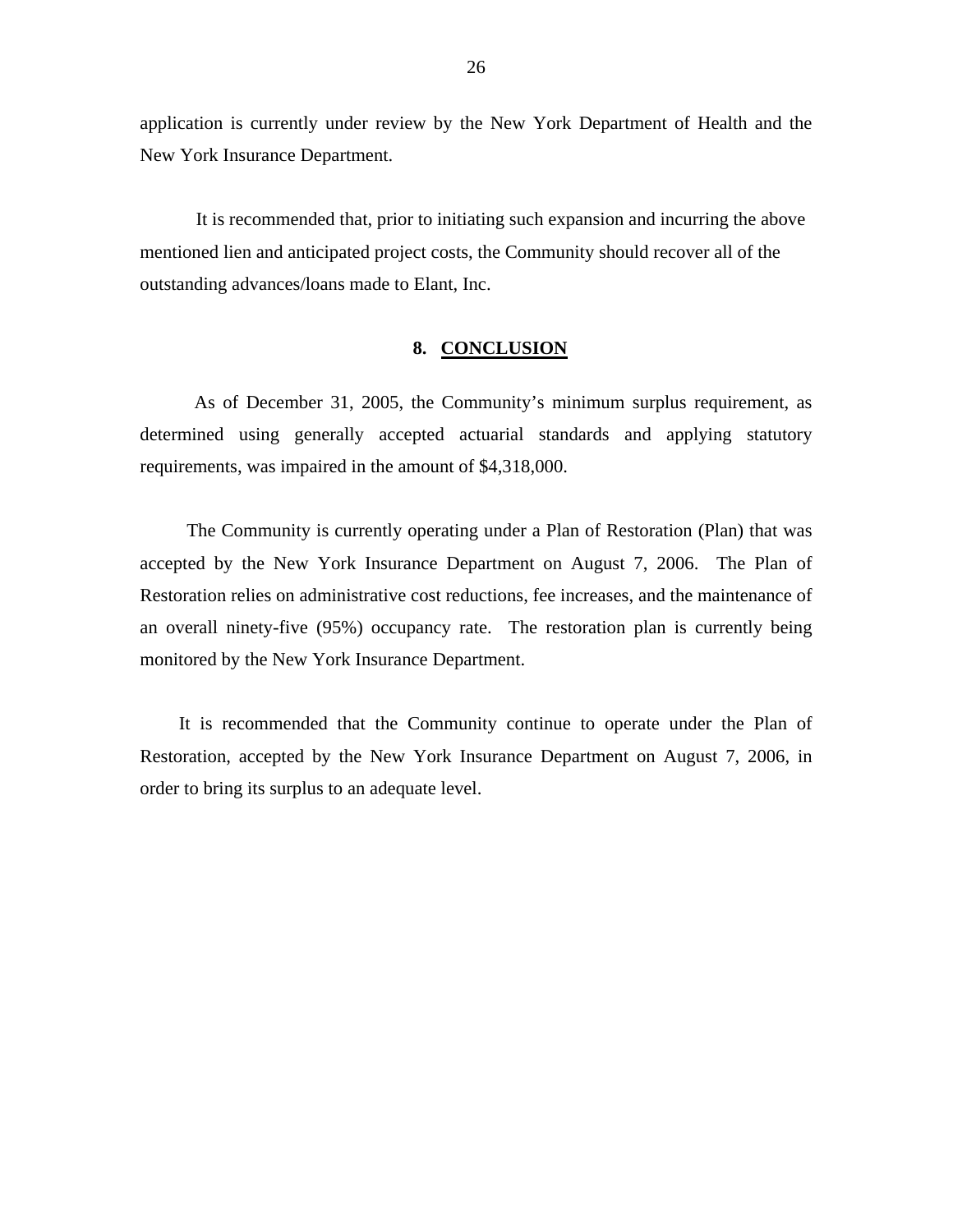## <span id="page-28-0"></span>9. COMPLIANCE WITH PRIOR REPORT ON EXAMINATION

| <b>ITEM</b>     |                                                                                                                                                                                                                                                                                                      | PAGE NO. |
|-----------------|------------------------------------------------------------------------------------------------------------------------------------------------------------------------------------------------------------------------------------------------------------------------------------------------------|----------|
| A.              | Plan of Operation                                                                                                                                                                                                                                                                                    | 9        |
|                 | It is recommended that each CCRC contract contain the<br>entire provision outlined in Section 4608(7) of the New<br>York Public Health Law.                                                                                                                                                          |          |
|                 | The Community has complied with this recommendation.                                                                                                                                                                                                                                                 |          |
| $B_{.}$         | <b>Initial Disclosure Statement</b>                                                                                                                                                                                                                                                                  | 10       |
|                 | It is recommended that an approved standard information<br>sheet be included with any distributed marketing materials<br>and attached to the initial disclosure statement pursuant to<br>Section 4606(14) of the New York Public Health Law.                                                         |          |
|                 | The Plan has not complied with this recommendation. A<br>similar recommendation is included within this Report on<br>Examination.                                                                                                                                                                    |          |
| $\mathcal{C}$ . | <b>Administrative Services Agreement</b>                                                                                                                                                                                                                                                             | 11       |
|                 | It is recommended that the administrative services<br>agreement with Elant, Inc. be renewed or that a new<br>agreement be established.                                                                                                                                                               |          |
|                 | The Community has complied with this recommendation.                                                                                                                                                                                                                                                 |          |
| D.              | Plan of Restoration                                                                                                                                                                                                                                                                                  | 16       |
|                 | It is recommended that the Community continue to operate<br>under the plan approved on September 28, 2001 and<br>amended on May 19, 2004 to improve its actuarial reserve<br>to an adequate level and restore its minimum surplus to<br>comply with NYSID Regulation 140 (11 NYCRRR<br>$350.8(a)$ ). |          |
|                 |                                                                                                                                                                                                                                                                                                      |          |

As of the time of this writing, the Community was operating under a revised Plan of Restoration which was approved by the New York Insurance Department on August 7, 2006.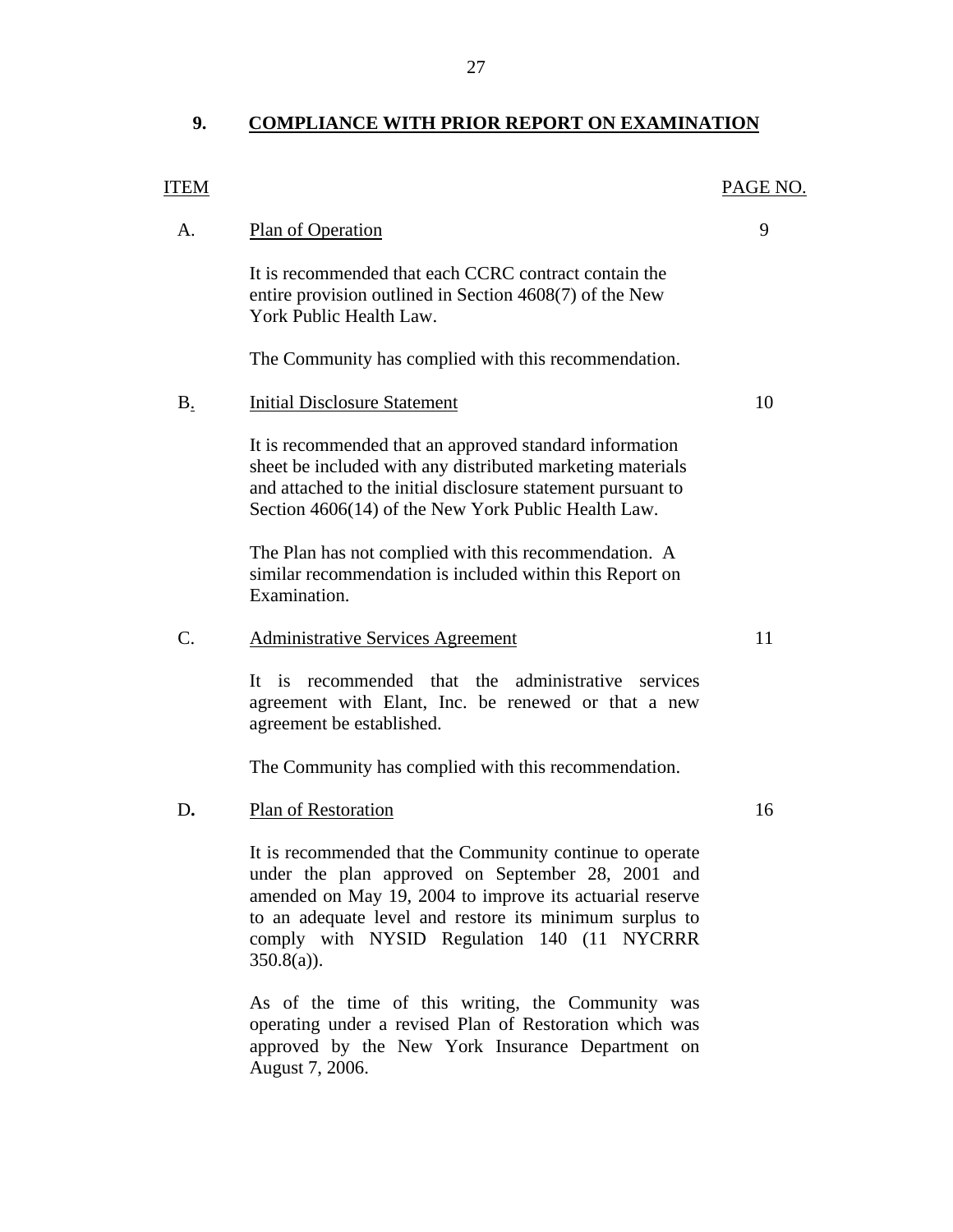#### **10. SUMMARY OF COMMENTS AND RECOMMENDATIONS**

#### <span id="page-29-0"></span>**ITEM**

A. Surplus 2,4,15,26

As of December 31, 2005, the Community's minimum surplus requirement, as determined using generally accepted actuarial standards and applying statutory requirements, was impaired in the amount of \$4,318,000.

It is recommended that the Community continue to operate under the Plan of Restoration, accepted by the New York Insurance Department on August 7, 2006, in order to bring its required surplus to an adequate level.

B. Initial Disclosure Statement 18

It is recommended that a standard information sheet, approved by the New York Department of Health be included with any distributed marketing materials and attached to the initial disclosure statement pursuant to section 4606(14) of the New York Public Health Law.

#### **Land Sale**

C. Land Sale<br>It is recommended that Glen Arden comply with the 20 provisions of Sections 1119(a) and  $1505(a)(1)$ &(c) of the New York Insurance Law and seek approval of the New York Insurance Department and the New York Department of Health prior to entering into a sale of land or building property and/or promissory notes(s) with any entity, including a member of the Elant, Inc. holding company.

> It is recommended that the Community provide this 21 Department with the pertinent board of directors' minutes pertaining to discussions and/or approval of the above land sale as requested by this Department in a letter to the Community dated October 5, 2007.

28

# PAGE NO.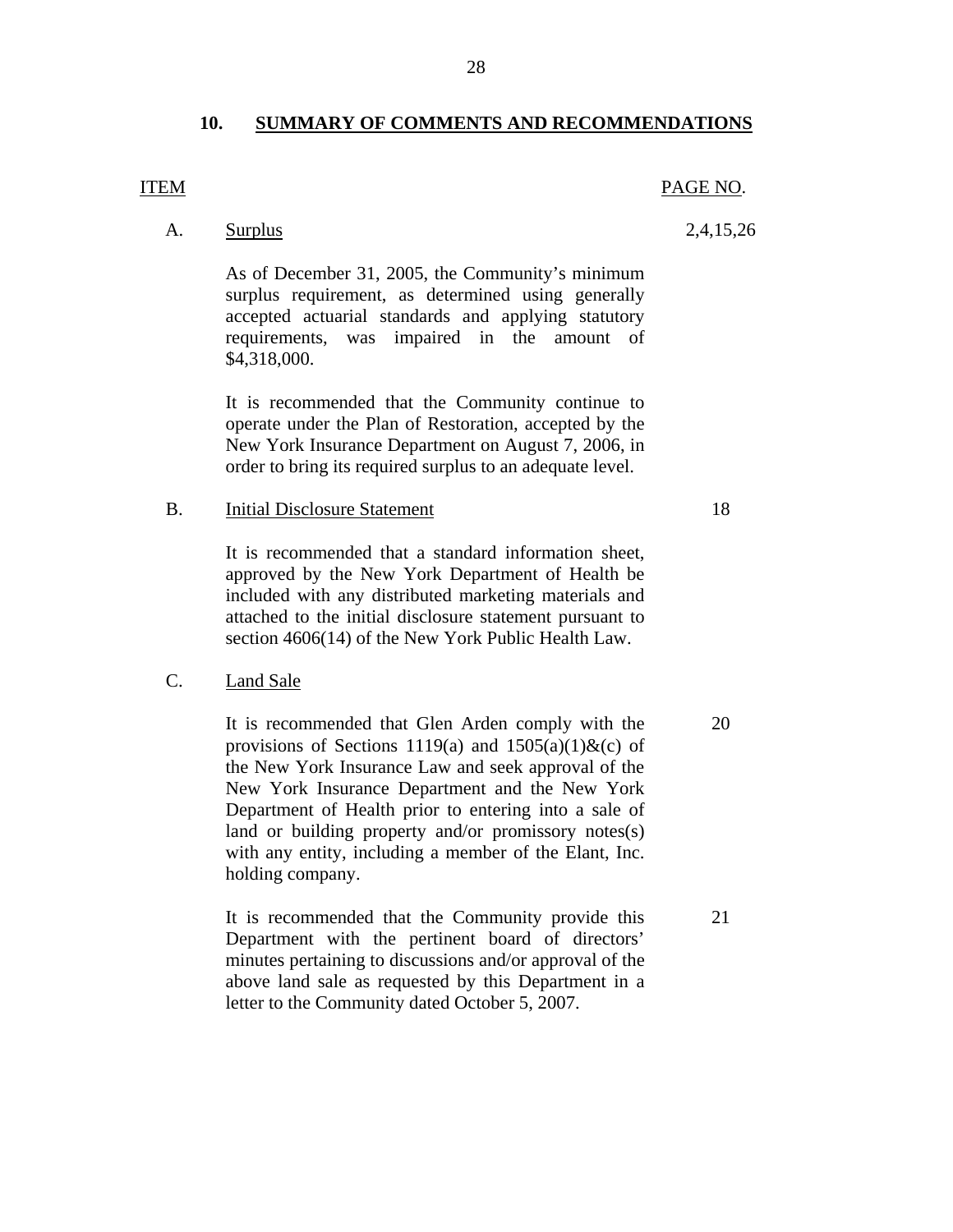#### **Land Sale (Continued)**

**ITEM** 

C. Land Sale (Continued)<br>It is recommended that Glen Arden comply with the provisions of Section 715 of the New York Not-For-Profit Corporation Law with regard to effecting contracts or transactions with other entities including affiliated corporations in which certain directors and/or officers are also directors and/or officers of such other entities, including affiliated corporations.

> At the time of this writing, the New York Insurance Department and the New York Department of Health are in the process of reviewing Glen Arden's application relative to the sale of the 10.447 acre of land and development of such land back to Glen Arden.

#### D. Advances/Loans to Parent 24,25

Glen Arden has agreed not to make any additional loans and/or cash advances to Elant, Inc. or any of its affiliates without the prior written approval of the New York Insurance Department. Should the projected financial entries discussed at item 7B of this report not fully offset the outstanding advances/loans, or should the expansion project not proceed, it is recommended that the Community take the necessary steps to recover all outstanding advances/loans made to Elant, Inc. It is also recommended that, in the future, the Community comply with the prior approval or notification requirements of Section  $1505(c)\&$  (d) of the New York Insurance Law prior to any advances or loans being made to any members of its holding company.

#### **Application For Expansion**

E. Application For Expansion<br>It is recommended that, prior to initiating such expansion and incurring the lien and anticipated project costs, the Community should recover all of the outstanding advances/loans made to Elant, Inc.

26

22

22